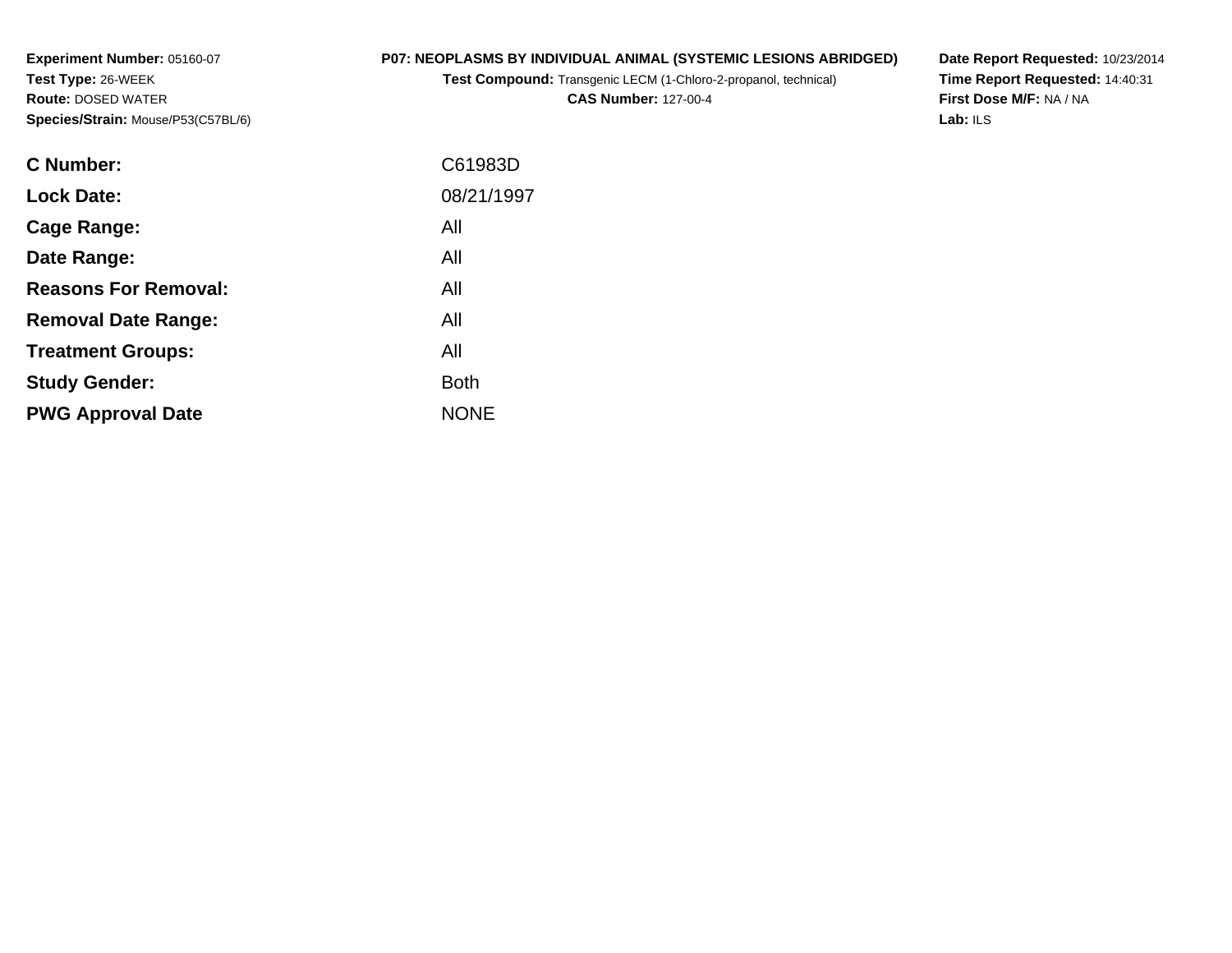**Test Compound:** Transgenic LECM (1-Chloro-2-propanol, technical)

**CAS Number:** 127-00-4

**Date Report Requested:** 10/23/2014**Time Report Requested:** 14:40:31**First Dose M/F:** NA / NA**Lab:** ILS

 **Route:** DOSED WATER**Species/Strain:** Mouse/P53(C57BL/6)

**Experiment Number:** 05160-07

**Test Type:** 26-WEEK

| P53(C57BL/6) Mouse Male<br>0 PPM           | DAY ON TEST<br><b>ANIMAL ID</b> | $\boldsymbol{\theta}$<br>$\boldsymbol{l}$<br>8<br>$\boldsymbol{4}$<br>$\mathbf 0$<br>$\mathbf 0$<br>$6\phantom{1}6$<br>$6\phantom{1}6$<br>3 | 0<br>$\boldsymbol{l}$<br>8<br>4<br>$\mathbf 0$<br>$\mathbf 0$<br>6<br>6<br>4 | 0<br>$\boldsymbol{l}$<br>8<br>4<br>$\mathbf 0$<br>$\mathbf 0$<br>6<br>6<br>$\overline{7}$ | $\boldsymbol{\theta}$<br>$\boldsymbol{l}$<br>8<br>$\boldsymbol{4}$<br>$\mathbf 0$<br>$\mathbf 0$<br>$6\phantom{1}$<br>6<br>8 | 0<br>$\boldsymbol{l}$<br>8<br>$\boldsymbol{4}$<br>$\mathbf 0$<br>$\mathbf 0$<br>$6\phantom{1}6$<br>$\overline{7}$<br>0 | 0<br>$\boldsymbol{l}$<br>8<br>$\boldsymbol{4}$<br>$\mathbf 0$<br>0<br>$6\phantom{1}$<br>$\overline{7}$<br>6 | 0<br>$\boldsymbol{l}$<br>8<br>$\boldsymbol{4}$<br>0<br>0<br>$6\phantom{1}6$<br>$\overline{7}$<br>9 | 0<br>$\boldsymbol{l}$<br>8<br>$\boldsymbol{4}$<br>$\mathbf 0$<br>0<br>$6\phantom{1}$<br>8<br>9 | 0<br>$\boldsymbol{l}$<br>8<br>$\boldsymbol{4}$<br>$\mathbf 0$<br>$\pmb{0}$<br>$\overline{7}$<br>$\overline{c}$<br>$\overline{c}$ | 0<br>$\boldsymbol{l}$<br>8<br>$\boldsymbol{4}$<br>$\Omega$<br>0<br>$\overline{7}$<br>$\overline{c}$<br>4 | <i><b>*TOTALS</b></i> |
|--------------------------------------------|---------------------------------|---------------------------------------------------------------------------------------------------------------------------------------------|------------------------------------------------------------------------------|-------------------------------------------------------------------------------------------|------------------------------------------------------------------------------------------------------------------------------|------------------------------------------------------------------------------------------------------------------------|-------------------------------------------------------------------------------------------------------------|----------------------------------------------------------------------------------------------------|------------------------------------------------------------------------------------------------|----------------------------------------------------------------------------------------------------------------------------------|----------------------------------------------------------------------------------------------------------|-----------------------|
| <b>Alimentary System</b>                   |                                 |                                                                                                                                             |                                                                              |                                                                                           |                                                                                                                              |                                                                                                                        |                                                                                                             |                                                                                                    |                                                                                                |                                                                                                                                  |                                                                                                          |                       |
| Liver                                      |                                 | $\ddot{}$                                                                                                                                   | +                                                                            | +                                                                                         |                                                                                                                              | +                                                                                                                      | +                                                                                                           | +                                                                                                  | +                                                                                              | ٠                                                                                                                                | +                                                                                                        | 10                    |
| Salivary Glands                            |                                 | $\ddot{}$                                                                                                                                   | $\ddot{}$                                                                    | $\ddot{}$                                                                                 | $+$                                                                                                                          | $\ddot{}$                                                                                                              | $\ddot{}$                                                                                                   | $\ddot{}$                                                                                          | +                                                                                              | $\ddot{}$                                                                                                                        | $\ddot{}$                                                                                                | 10                    |
| Stomach, Forestomach                       |                                 | $+$                                                                                                                                         | $\ddot{}$                                                                    | $\ddot{}$                                                                                 | $+$                                                                                                                          | $\ddot{}$                                                                                                              | $+$                                                                                                         | $\ddot{}$                                                                                          | $\ddot{}$                                                                                      | $+$                                                                                                                              | $\ddot{}$                                                                                                | 10                    |
| Stomach, Glandular                         |                                 | $+$                                                                                                                                         | $\ddot{}$                                                                    | $\ddot{}$                                                                                 | $+$                                                                                                                          | $\ddot{}$                                                                                                              | $\ddot{}$                                                                                                   | $\ddot{}$                                                                                          | $\ddot{}$                                                                                      | $\ddot{}$                                                                                                                        | $\ddot{}$                                                                                                | 10                    |
| <b>Cardiovascular System</b>               |                                 |                                                                                                                                             |                                                                              |                                                                                           |                                                                                                                              |                                                                                                                        |                                                                                                             |                                                                                                    |                                                                                                |                                                                                                                                  |                                                                                                          |                       |
| <b>NONE</b><br><b>Endocrine System</b>     |                                 |                                                                                                                                             |                                                                              |                                                                                           |                                                                                                                              |                                                                                                                        |                                                                                                             |                                                                                                    |                                                                                                |                                                                                                                                  |                                                                                                          |                       |
| <b>Adrenal Cortex</b>                      |                                 | $\ddot{}$                                                                                                                                   | ٠                                                                            | ٠                                                                                         |                                                                                                                              | +                                                                                                                      | +                                                                                                           | +                                                                                                  | +                                                                                              | ٠                                                                                                                                | $\ddot{}$                                                                                                | 10                    |
| Adrenal Medulla                            |                                 | $+$                                                                                                                                         | $\ddot{}$                                                                    | $\ddot{}$                                                                                 | $+$                                                                                                                          | $+$                                                                                                                    | $+$                                                                                                         | +                                                                                                  | $\ddot{}$                                                                                      | $\pm$                                                                                                                            | $\ddot{}$                                                                                                | 10                    |
| <b>Pituitary Gland</b>                     |                                 | $+$                                                                                                                                         | +                                                                            | $\ddot{}$                                                                                 | $\ddot{}$                                                                                                                    | M                                                                                                                      | $\ddot{}$                                                                                                   | $\ddot{}$                                                                                          | $\ddot{}$                                                                                      | +                                                                                                                                | $\ddot{}$                                                                                                | 9                     |
| <b>Thyroid Gland</b>                       |                                 | $\ddot{}$                                                                                                                                   | $\ddot{}$                                                                    | $\ddot{}$                                                                                 |                                                                                                                              | $\ddot{}$                                                                                                              | $\ddot{}$                                                                                                   | $\ddot{}$                                                                                          | $\ddot{}$                                                                                      | ÷                                                                                                                                | $\ddot{}$                                                                                                | 10                    |
| <b>General Body System</b>                 |                                 |                                                                                                                                             |                                                                              |                                                                                           |                                                                                                                              |                                                                                                                        |                                                                                                             |                                                                                                    |                                                                                                |                                                                                                                                  |                                                                                                          |                       |
| <b>NONE</b><br><b>Genital System</b>       |                                 |                                                                                                                                             |                                                                              |                                                                                           |                                                                                                                              |                                                                                                                        |                                                                                                             |                                                                                                    |                                                                                                |                                                                                                                                  |                                                                                                          |                       |
| <b>NONE</b><br><b>Hematopoietic System</b> |                                 |                                                                                                                                             |                                                                              |                                                                                           |                                                                                                                              |                                                                                                                        |                                                                                                             |                                                                                                    |                                                                                                |                                                                                                                                  |                                                                                                          |                       |
| Lymph Node, Mandibular                     |                                 | м                                                                                                                                           |                                                                              |                                                                                           |                                                                                                                              |                                                                                                                        | +                                                                                                           | +                                                                                                  | +                                                                                              |                                                                                                                                  | +                                                                                                        | 9                     |
| Spleen                                     |                                 | +                                                                                                                                           | +                                                                            | +                                                                                         | +                                                                                                                            | +                                                                                                                      | +                                                                                                           | +                                                                                                  | +                                                                                              | +                                                                                                                                | +                                                                                                        | 10                    |

\* ..Total animals with tissue examined microscopically; Total animals with tumor **M** . Missing tissue M ..Missing tissue A ..Autolysis precludes evaluation + ..Tissue examined microscopically X ..Lesion present BLANK ..Not examined microscopicallyI ..Insufficient tissue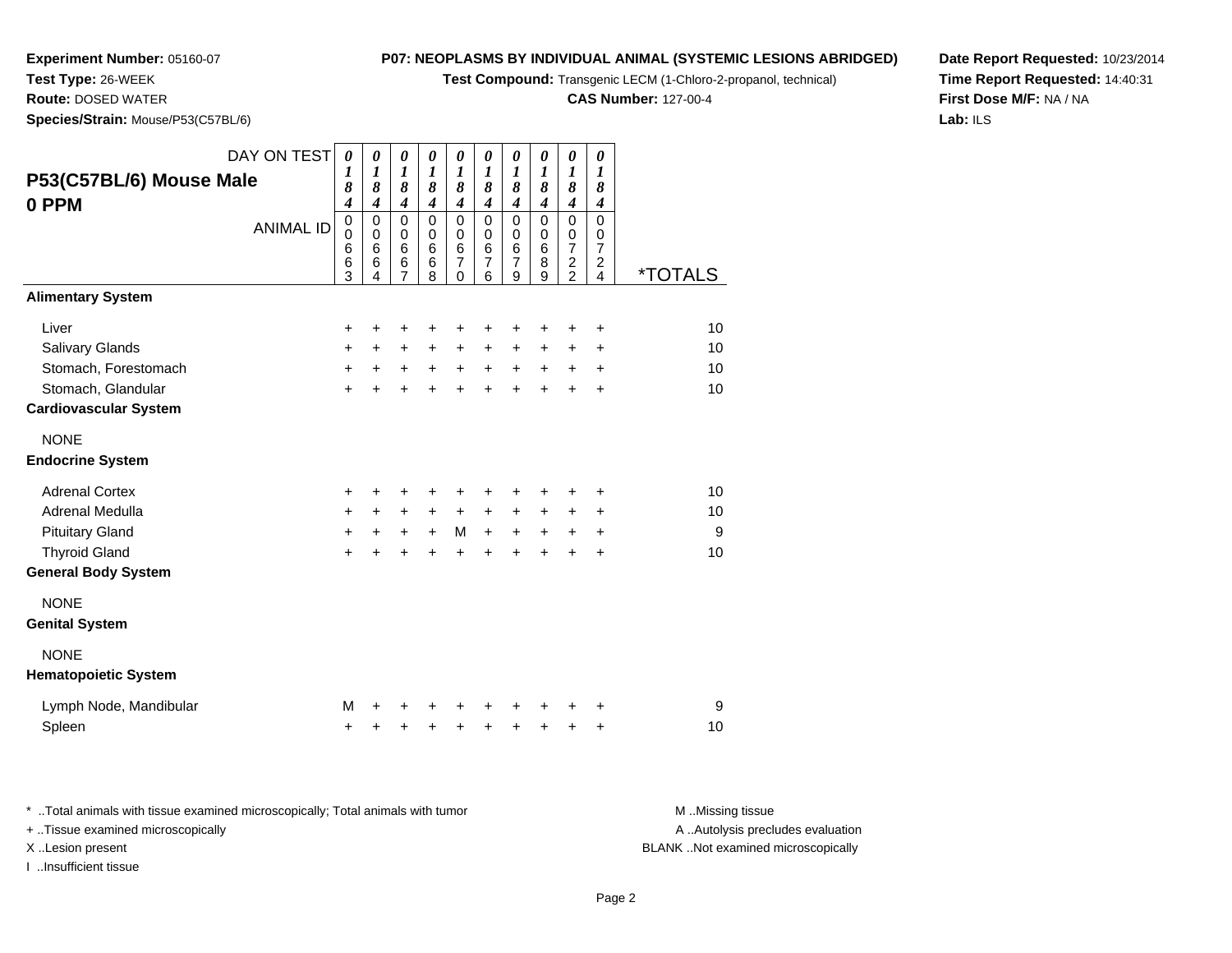**Test Compound:** Transgenic LECM (1-Chloro-2-propanol, technical)

**CAS Number:** 127-00-4

**Date Report Requested:** 10/23/2014**Time Report Requested:** 14:40:31**First Dose M/F:** NA / NA**Lab:** ILS

 **Route:** DOSED WATER**Species/Strain:** Mouse/P53(C57BL/6)

**Experiment Number:** 05160-07

**Test Type:** 26-WEEK

| DAY ON TEST<br>P53(C57BL/6) Mouse Male<br>0 PPM | <b>ANIMAL ID</b> | $\boldsymbol{\theta}$<br>1<br>$\boldsymbol{\delta}$<br>$\boldsymbol{4}$<br>$\mathsf 0$<br>$\mathbf 0$<br>$\,6$<br>$\,6$<br>3 | 0<br>$\boldsymbol{l}$<br>8<br>$\boldsymbol{4}$<br>$\mathbf 0$<br>0<br>$6\phantom{1}6$<br>6<br>4 | 0<br>$\boldsymbol{l}$<br>8<br>$\boldsymbol{4}$<br>$\mathsf 0$<br>0<br>$\,6$<br>$\overline{6}$<br>$\overline{7}$ | 0<br>$\boldsymbol{l}$<br>8<br>$\boldsymbol{4}$<br>$\mathbf 0$<br>0<br>6<br>6<br>8 | 0<br>$\boldsymbol{l}$<br>8<br>$\boldsymbol{4}$<br>0<br>0<br>$\,6$<br>7<br>0 | 0<br>$\boldsymbol{l}$<br>8<br>$\boldsymbol{4}$<br>$\mathbf 0$<br>$\mathbf 0$<br>$\,6$<br>$\overline{7}$<br>6 | 0<br>1<br>8<br>$\boldsymbol{4}$<br>$\pmb{0}$<br>0<br>6<br>7<br>9 | 0<br>$\boldsymbol{l}$<br>8<br>$\boldsymbol{4}$<br>$\mathbf 0$<br>$\mathbf 0$<br>$\,6$<br>8<br>9 | 0<br>$\boldsymbol{l}$<br>8<br>$\boldsymbol{4}$<br>$\mathbf 0$<br>0<br>$\overline{7}$<br>$\boldsymbol{2}$<br>$\overline{2}$ | 0<br>$\boldsymbol{l}$<br>8<br>$\boldsymbol{4}$<br>$\mathbf 0$<br>0<br>$\overline{7}$<br>$\boldsymbol{2}$<br>4 | <i><b>*TOTALS</b></i> |
|-------------------------------------------------|------------------|------------------------------------------------------------------------------------------------------------------------------|-------------------------------------------------------------------------------------------------|-----------------------------------------------------------------------------------------------------------------|-----------------------------------------------------------------------------------|-----------------------------------------------------------------------------|--------------------------------------------------------------------------------------------------------------|------------------------------------------------------------------|-------------------------------------------------------------------------------------------------|----------------------------------------------------------------------------------------------------------------------------|---------------------------------------------------------------------------------------------------------------|-----------------------|
| Thymus                                          |                  | $\ddot{}$                                                                                                                    | +                                                                                               | +                                                                                                               | Ŧ.                                                                                | +                                                                           | $\ddot{}$                                                                                                    | $\ddot{}$                                                        | +                                                                                               | $\ddot{}$                                                                                                                  | $\ddot{}$                                                                                                     | 10                    |
| <b>Integumentary System</b>                     |                  |                                                                                                                              |                                                                                                 |                                                                                                                 |                                                                                   |                                                                             |                                                                                                              |                                                                  |                                                                                                 |                                                                                                                            |                                                                                                               |                       |
| Mammary Gland                                   |                  | M                                                                                                                            | M                                                                                               | $\div$                                                                                                          | M                                                                                 | M                                                                           | M                                                                                                            |                                                                  | M                                                                                               | М                                                                                                                          | $\ddot{}$                                                                                                     | 3                     |
| Skin                                            |                  | $\ddot{}$                                                                                                                    | +                                                                                               | +                                                                                                               | +                                                                                 | +                                                                           |                                                                                                              |                                                                  | +                                                                                               | +                                                                                                                          | +                                                                                                             | 10                    |
| <b>Musculoskeletal System</b>                   |                  |                                                                                                                              |                                                                                                 |                                                                                                                 |                                                                                   |                                                                             |                                                                                                              |                                                                  |                                                                                                 |                                                                                                                            |                                                                                                               |                       |
| <b>NONE</b><br><b>Nervous System</b>            |                  |                                                                                                                              |                                                                                                 |                                                                                                                 |                                                                                   |                                                                             |                                                                                                              |                                                                  |                                                                                                 |                                                                                                                            |                                                                                                               |                       |
| <b>NONE</b><br><b>Respiratory System</b>        |                  |                                                                                                                              |                                                                                                 |                                                                                                                 |                                                                                   |                                                                             |                                                                                                              |                                                                  |                                                                                                 |                                                                                                                            |                                                                                                               |                       |
| Lung<br><b>Special Senses System</b>            |                  | +                                                                                                                            |                                                                                                 |                                                                                                                 |                                                                                   |                                                                             |                                                                                                              |                                                                  |                                                                                                 | ٠                                                                                                                          | +                                                                                                             | 10                    |
| <b>NONE</b><br><b>Urinary System</b>            |                  |                                                                                                                              |                                                                                                 |                                                                                                                 |                                                                                   |                                                                             |                                                                                                              |                                                                  |                                                                                                 |                                                                                                                            |                                                                                                               |                       |
| Kidney<br><b>SYSTEMIC LESIONS</b>               |                  | +                                                                                                                            |                                                                                                 |                                                                                                                 |                                                                                   |                                                                             |                                                                                                              |                                                                  | ┿                                                                                               | +                                                                                                                          | $\ddot{}$                                                                                                     | 10                    |
| Multiple Organ                                  |                  | +                                                                                                                            |                                                                                                 |                                                                                                                 |                                                                                   |                                                                             |                                                                                                              |                                                                  |                                                                                                 |                                                                                                                            | ٠                                                                                                             | 10                    |

\* ..Total animals with tissue examined microscopically; Total animals with tumor **M** . Missing tissue M ..Missing tissue

+ ..Tissue examined microscopically

I ..Insufficient tissue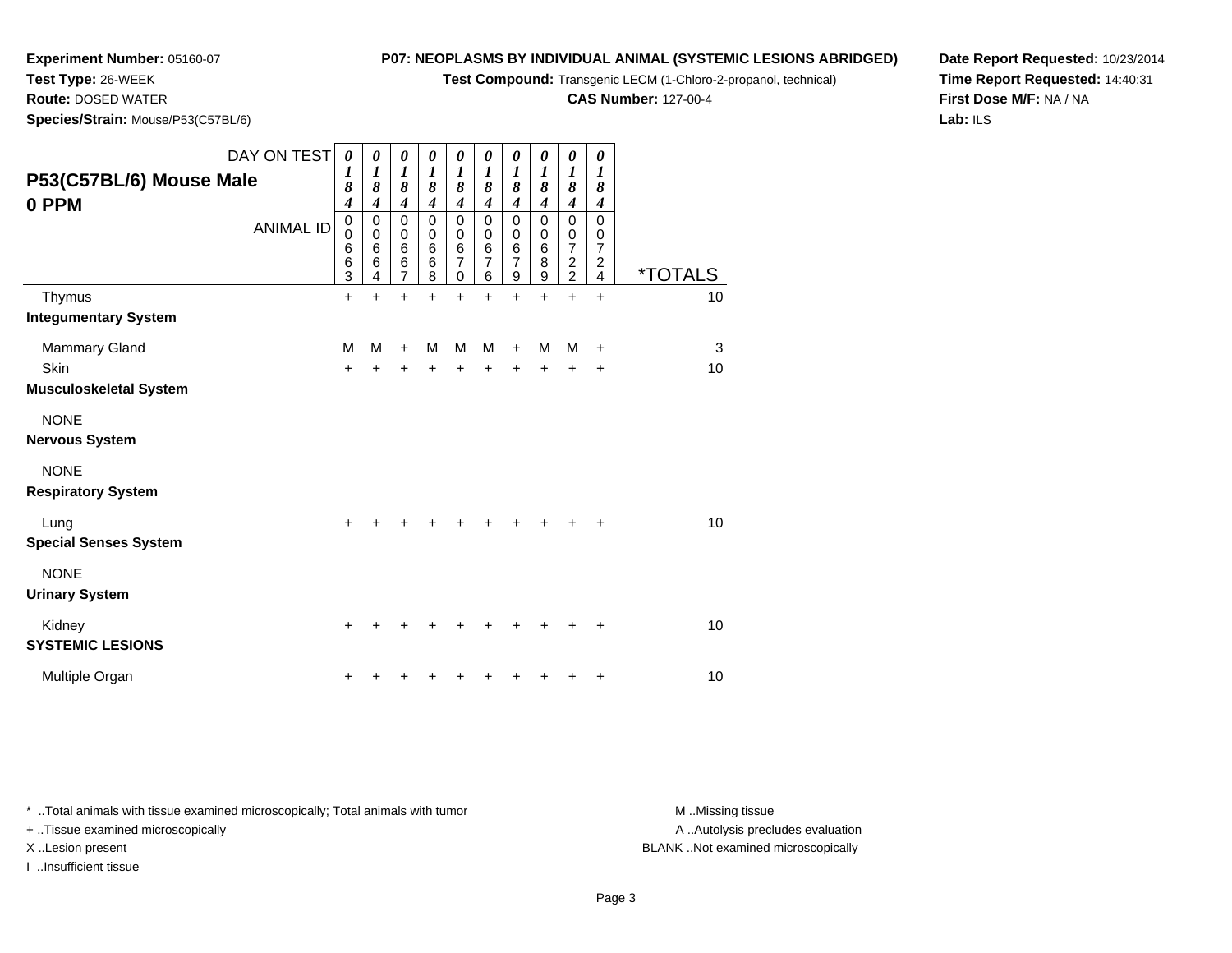| Experiment Number: 05160-07                                                                                         | P07: NEOPLASMS BY INDIVIDUAL ANIMAL (SYSTEMIC LESIONS ABRIDGED) | Date Report Requested: 10/23/2014 |
|---------------------------------------------------------------------------------------------------------------------|-----------------------------------------------------------------|-----------------------------------|
| Test Type: 26-WEEK                                                                                                  | Test Compound: Transgenic LECM (1-Chloro-2-propanol, technical) | Time Report Requested: 14:40:31   |
| Route: DOSED WATER                                                                                                  | <b>CAS Number: 127-00-4</b>                                     | First Dose M/F: NA / NA           |
| Species/Strain: Mouse/P53(C57BL/6)                                                                                  |                                                                 | Lab: $ILS$                        |
| DAY ON TEST                                                                                                         |                                                                 |                                   |
| P53(C57BL/6) Mouse Male                                                                                             |                                                                 |                                   |
| <b>250 PPM</b>                                                                                                      |                                                                 |                                   |
| <b>ANIMAL ID</b>                                                                                                    |                                                                 |                                   |
|                                                                                                                     | <i><b>*TOTALS</b></i>                                           |                                   |
| <b>Alimentary System</b>                                                                                            |                                                                 |                                   |
| <b>NONE</b>                                                                                                         |                                                                 |                                   |
| <b>Cardiovascular System</b>                                                                                        |                                                                 |                                   |
| <b>NONE</b>                                                                                                         |                                                                 |                                   |
| <b>Endocrine System</b>                                                                                             |                                                                 |                                   |
| <b>NONE</b>                                                                                                         |                                                                 |                                   |
| <b>General Body System</b>                                                                                          |                                                                 |                                   |
| <b>NONE</b>                                                                                                         |                                                                 |                                   |
| <b>Genital System</b>                                                                                               |                                                                 |                                   |
| <b>NONE</b>                                                                                                         |                                                                 |                                   |
| <b>Hematopoietic System</b>                                                                                         |                                                                 |                                   |
|                                                                                                                     |                                                                 |                                   |
| <b>NONE</b><br><b>Integumentary System</b>                                                                          |                                                                 |                                   |
|                                                                                                                     |                                                                 |                                   |
| <b>NONE</b><br><b>Musculoskeletal System</b>                                                                        |                                                                 |                                   |
|                                                                                                                     |                                                                 |                                   |
| <b>NONE</b><br><b>Nervous System</b>                                                                                |                                                                 |                                   |
|                                                                                                                     |                                                                 |                                   |
| <b>NONE</b>                                                                                                         |                                                                 |                                   |
|                                                                                                                     |                                                                 |                                   |
|                                                                                                                     |                                                                 |                                   |
|                                                                                                                     |                                                                 |                                   |
|                                                                                                                     |                                                                 |                                   |
| * Total animals with tissue examined microscopically; Total animals with tumor<br>+ Tissue examined microscopically | M Missing tissue<br>A  Autolysis precludes evaluation           |                                   |

X ..Lesion present BLANK ..Not examined microscopically

I ..Insufficient tissue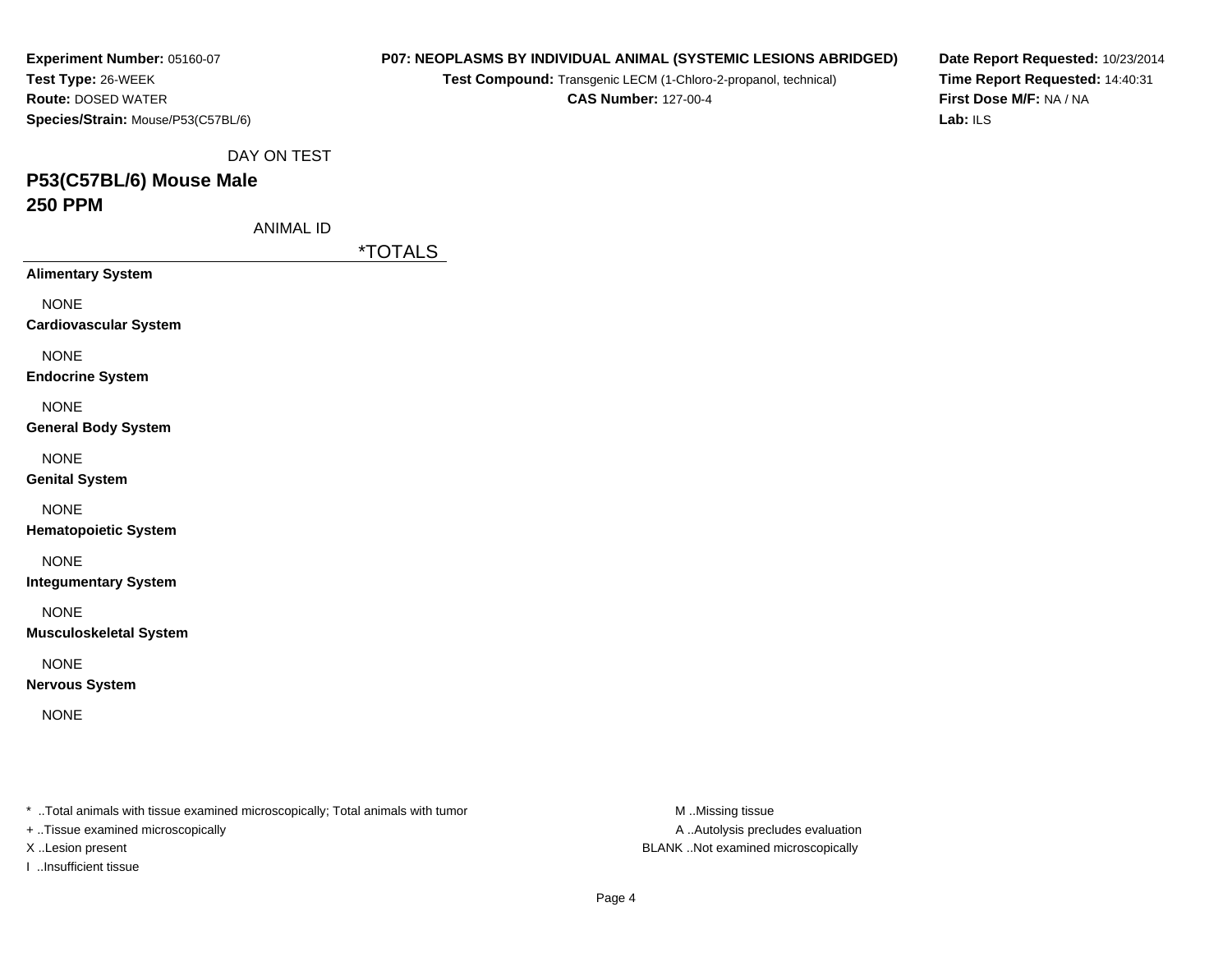| Experiment Number: 05160-07        |             | P07: NEOPLASMS BY INDIVIDUAL ANIMAL (SYSTEMIC LESIONS ABRIDGED) | Date Report Requested: 10/23/2014 |
|------------------------------------|-------------|-----------------------------------------------------------------|-----------------------------------|
| Test Type: 26-WEEK                 |             | Test Compound: Transgenic LECM (1-Chloro-2-propanol, technical) | Time Report Requested: 14:40:31   |
| <b>Route: DOSED WATER</b>          |             | <b>CAS Number: 127-00-4</b>                                     | First Dose M/F: NA / NA           |
| Species/Strain: Mouse/P53(C57BL/6) |             |                                                                 | Lab: ILS                          |
|                                    | DAY ON TEST |                                                                 |                                   |
| P53(C57BL/6) Mouse Male            |             |                                                                 |                                   |
| <b>250 PPM</b>                     |             |                                                                 |                                   |
|                                    | ANIMAL ID   |                                                                 |                                   |
|                                    |             | <i><b>*TOTALS</b></i>                                           |                                   |
| <b>Respiratory System</b>          |             |                                                                 |                                   |
| <b>NONE</b>                        |             |                                                                 |                                   |
| <b>Special Senses System</b>       |             |                                                                 |                                   |
| <b>NONE</b>                        |             |                                                                 |                                   |
| <b>Urinary System</b>              |             |                                                                 |                                   |
| <b>NONE</b>                        |             |                                                                 |                                   |
| <b>SYSTEMIC LESIONS</b>            |             |                                                                 |                                   |
| Multiple Organ                     |             | 0                                                               |                                   |
|                                    |             |                                                                 |                                   |
|                                    |             |                                                                 |                                   |

\* ..Total animals with tissue examined microscopically; Total animals with tumor M..Missing tissue M ..Missing tissue

+ ..Tissue examined microscopically

I ..Insufficient tissue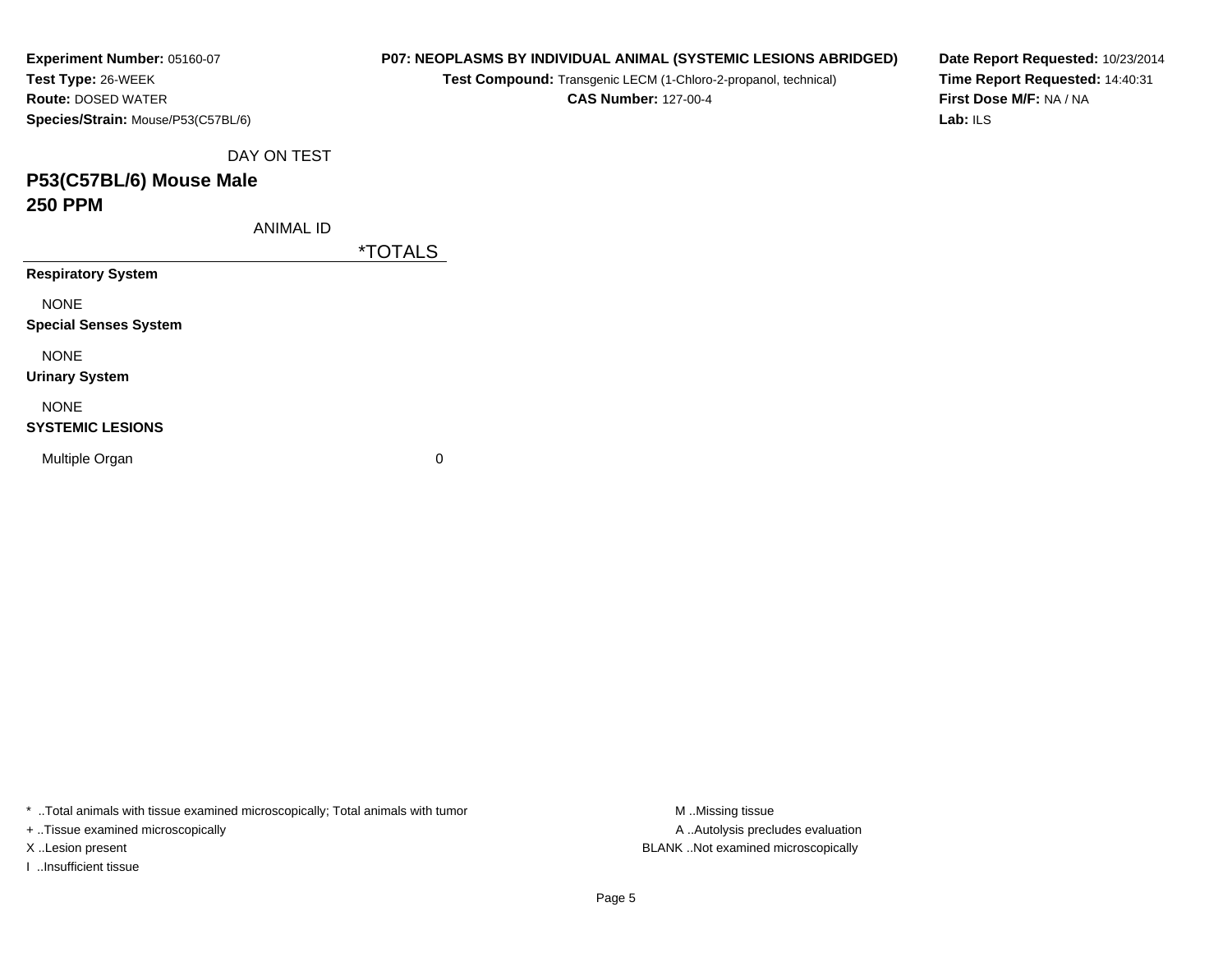| Experiment Number: 05160-07                                                                                         |                       | P07: NEOPLASMS BY INDIVIDUAL ANIMAL (SYSTEMIC LESIONS ABRIDGED) | Date Report Requested: 10/23/2014   |
|---------------------------------------------------------------------------------------------------------------------|-----------------------|-----------------------------------------------------------------|-------------------------------------|
| Test Type: 26-WEEK                                                                                                  |                       | Test Compound: Transgenic LECM (1-Chloro-2-propanol, technical) | Time Report Requested: 14:40:31     |
| Route: DOSED WATER                                                                                                  |                       | <b>CAS Number: 127-00-4</b>                                     | First Dose M/F: NA / NA<br>Lab: ILS |
| Species/Strain: Mouse/P53(C57BL/6)                                                                                  |                       |                                                                 |                                     |
| DAY ON TEST                                                                                                         |                       |                                                                 |                                     |
| P53(C57BL/6) Mouse Male                                                                                             |                       |                                                                 |                                     |
| <b>500 PPM</b>                                                                                                      |                       |                                                                 |                                     |
| <b>ANIMAL ID</b>                                                                                                    |                       |                                                                 |                                     |
|                                                                                                                     | <i><b>*TOTALS</b></i> |                                                                 |                                     |
| <b>Alimentary System</b>                                                                                            |                       |                                                                 |                                     |
| <b>NONE</b>                                                                                                         |                       |                                                                 |                                     |
| <b>Cardiovascular System</b>                                                                                        |                       |                                                                 |                                     |
| <b>NONE</b>                                                                                                         |                       |                                                                 |                                     |
| <b>Endocrine System</b>                                                                                             |                       |                                                                 |                                     |
| <b>NONE</b>                                                                                                         |                       |                                                                 |                                     |
| <b>General Body System</b>                                                                                          |                       |                                                                 |                                     |
| <b>NONE</b>                                                                                                         |                       |                                                                 |                                     |
| <b>Genital System</b>                                                                                               |                       |                                                                 |                                     |
| <b>NONE</b>                                                                                                         |                       |                                                                 |                                     |
| <b>Hematopoietic System</b>                                                                                         |                       |                                                                 |                                     |
| <b>NONE</b>                                                                                                         |                       |                                                                 |                                     |
| <b>Integumentary System</b>                                                                                         |                       |                                                                 |                                     |
|                                                                                                                     |                       |                                                                 |                                     |
| <b>NONE</b><br><b>Musculoskeletal System</b>                                                                        |                       |                                                                 |                                     |
|                                                                                                                     |                       |                                                                 |                                     |
| <b>NONE</b><br><b>Nervous System</b>                                                                                |                       |                                                                 |                                     |
|                                                                                                                     |                       |                                                                 |                                     |
| <b>NONE</b>                                                                                                         |                       |                                                                 |                                     |
|                                                                                                                     |                       |                                                                 |                                     |
|                                                                                                                     |                       |                                                                 |                                     |
|                                                                                                                     |                       |                                                                 |                                     |
| * Total animals with tissue examined microscopically; Total animals with tumor<br>+ Tissue examined microscopically |                       | M Missing tissue<br>A  Autolysis precludes evaluation           |                                     |
|                                                                                                                     |                       |                                                                 |                                     |

X ..Lesion present BLANK ..Not examined microscopically

I ..Insufficient tissue

Page 6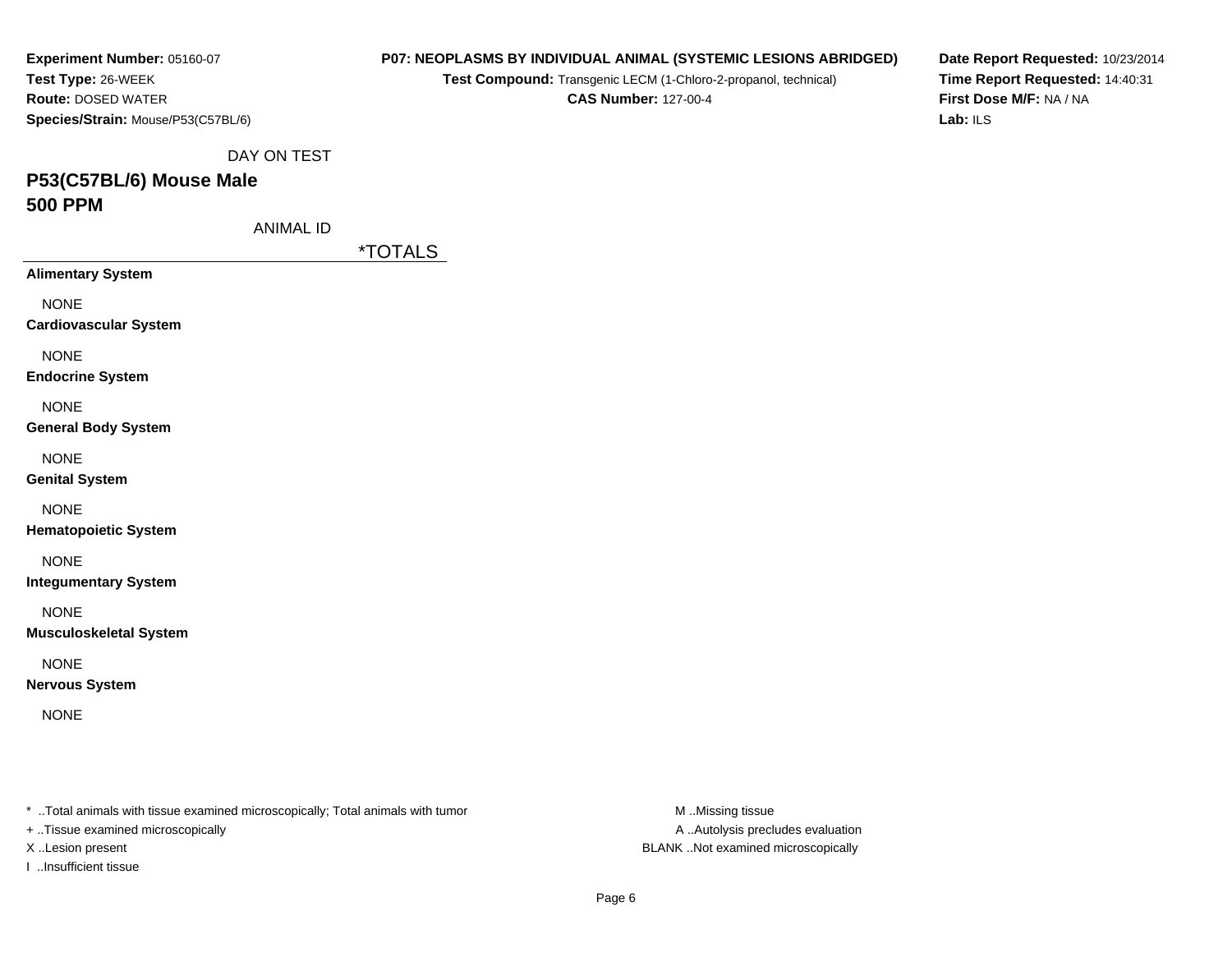| Experiment Number: 05160-07        | P07: NEOPLASMS BY INDIVIDUAL ANIMAL (SYSTEMIC LESIONS ABRIDGED) | Date Report Requested: 10/23/2014 |  |  |  |  |  |  |
|------------------------------------|-----------------------------------------------------------------|-----------------------------------|--|--|--|--|--|--|
| Test Type: 26-WEEK                 | Test Compound: Transgenic LECM (1-Chloro-2-propanol, technical) | Time Report Requested: 14:40:31   |  |  |  |  |  |  |
| <b>Route: DOSED WATER</b>          | <b>CAS Number: 127-00-4</b>                                     | First Dose M/F: NA / NA           |  |  |  |  |  |  |
| Species/Strain: Mouse/P53(C57BL/6) |                                                                 | Lab: ILS                          |  |  |  |  |  |  |
| DAY ON TEST                        |                                                                 |                                   |  |  |  |  |  |  |
| P53(C57BL/6) Mouse Male            |                                                                 |                                   |  |  |  |  |  |  |
| <b>500 PPM</b>                     |                                                                 |                                   |  |  |  |  |  |  |
| <b>ANIMAL ID</b>                   |                                                                 |                                   |  |  |  |  |  |  |
|                                    | <i><b>*TOTALS</b></i>                                           |                                   |  |  |  |  |  |  |
| <b>Respiratory System</b>          |                                                                 |                                   |  |  |  |  |  |  |
| <b>NONE</b>                        |                                                                 |                                   |  |  |  |  |  |  |
| <b>Special Senses System</b>       |                                                                 |                                   |  |  |  |  |  |  |
| <b>NONE</b>                        |                                                                 |                                   |  |  |  |  |  |  |
| <b>Urinary System</b>              |                                                                 |                                   |  |  |  |  |  |  |
| <b>NONE</b>                        |                                                                 |                                   |  |  |  |  |  |  |
| <b>SYSTEMIC LESIONS</b>            |                                                                 |                                   |  |  |  |  |  |  |
| Multiple Organ                     | 0                                                               |                                   |  |  |  |  |  |  |
|                                    |                                                                 |                                   |  |  |  |  |  |  |
|                                    |                                                                 |                                   |  |  |  |  |  |  |

\* ..Total animals with tissue examined microscopically; Total animals with tumor M..Missing tissue M ..Missing tissue

+ ..Tissue examined microscopically

I ..Insufficient tissue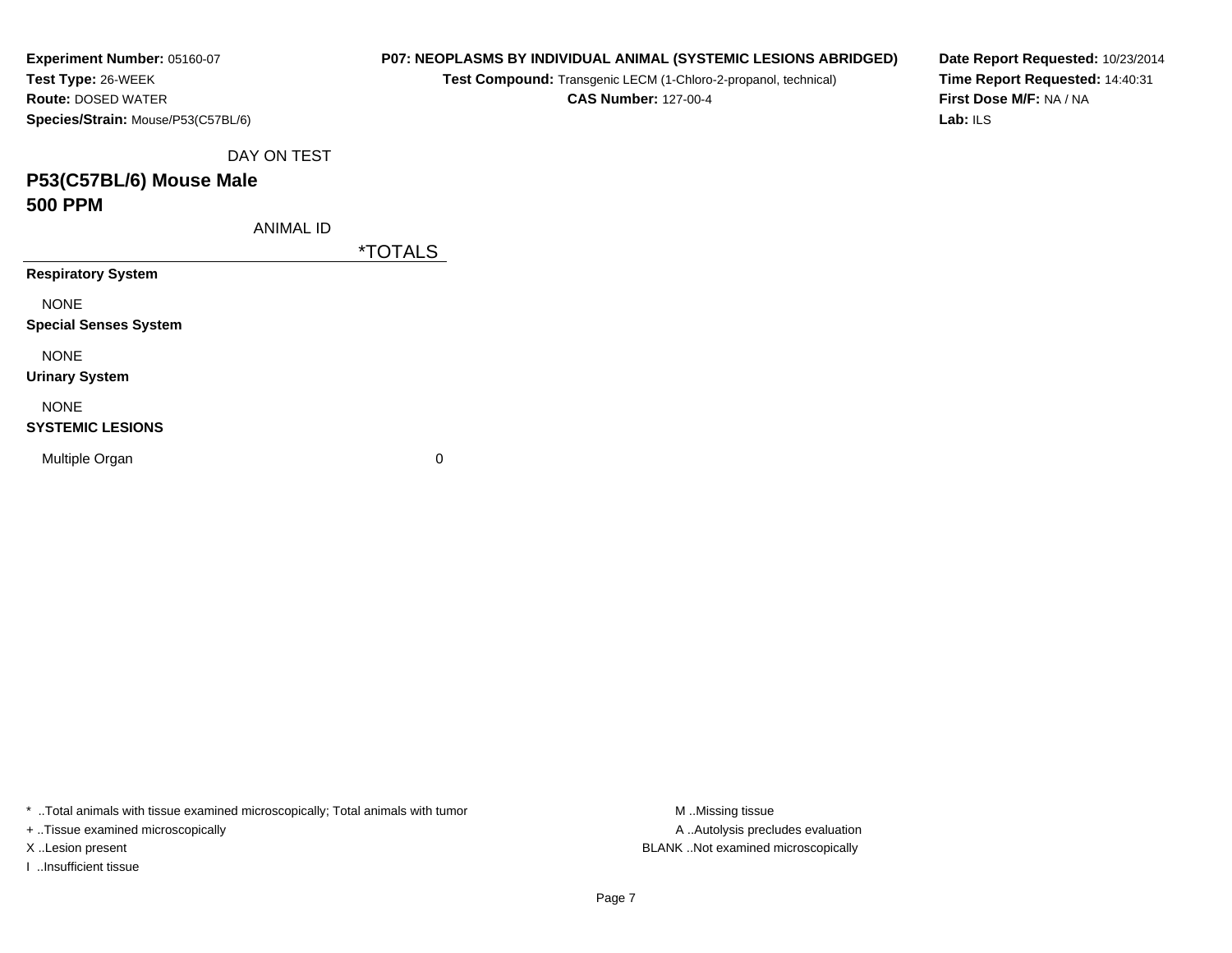**Test Compound:** Transgenic LECM (1-Chloro-2-propanol, technical)

**CAS Number:** 127-00-4

**Date Report Requested:** 10/23/2014**Time Report Requested:** 14:40:31**First Dose M/F:** NA / NA**Lab:** ILS

**Test Type:** 26-WEEK **Route:** DOSED WATER**Species/Strain:** Mouse/P53(C57BL/6)

**Experiment Number:** 05160-07

|                              | DAY ON TEST      | 0           | 0                                  | 0                | 0                   | 0                | 0                | 0                     | 0                | 0                   | 0                   |                       |
|------------------------------|------------------|-------------|------------------------------------|------------------|---------------------|------------------|------------------|-----------------------|------------------|---------------------|---------------------|-----------------------|
| P53(C57BL/6) Mouse Male      |                  | 1           | $\boldsymbol{l}$                   | $\boldsymbol{l}$ | $\boldsymbol{l}$    | $\boldsymbol{l}$ | $\boldsymbol{l}$ | $\boldsymbol{l}$      | $\boldsymbol{l}$ | $\boldsymbol{l}$    | $\boldsymbol{l}$    |                       |
|                              |                  | 8<br>5      | $\pmb{8}$<br>5                     | 8<br>5           | $\pmb{8}$<br>5      | 8<br>5           | 8<br>5           | 8<br>5                | 8<br>5           | 8<br>$\overline{5}$ | 8<br>5              |                       |
| <b>1000 PPM</b>              |                  | $\mathbf 0$ | $\mathbf 0$                        | $\mathbf 0$      | $\mathsf 0$         | $\mathsf 0$      | $\mathbf 0$      | $\overline{0}$        | $\overline{0}$   | $\overline{0}$      | $\overline{0}$      |                       |
|                              | <b>ANIMAL ID</b> | $\mathbf 0$ | $\pmb{0}$                          | $\mathbf 0$      | $\mathbf 0$         | $\pmb{0}$        | $\mathbf 0$      | $\mathbf 0$           | $\pmb{0}$        | $\pmb{0}$           | $\mathbf 0$         |                       |
|                              |                  | $\,6$       | $\,6\,$                            | $6\phantom{1}6$  | 6                   | $6\phantom{1}6$  | $\overline{7}$   | $\overline{7}$        | $\overline{7}$   | $\boldsymbol{7}$    | $\overline{7}$      |                       |
|                              |                  | 7<br>1      | $\boldsymbol{7}$<br>$\overline{2}$ | 8<br>6           | 8<br>$\overline{7}$ | 9<br>1           | 0<br>6           | $\boldsymbol{0}$<br>9 | 1<br>0           | $\frac{2}{1}$       | 3<br>$\overline{2}$ | <i><b>*TOTALS</b></i> |
| <b>Alimentary System</b>     |                  |             |                                    |                  |                     |                  |                  |                       |                  |                     |                     |                       |
| Liver                        |                  | +           | +                                  | +                | +                   | +                | +                | +                     | +                | +                   | +                   | 10                    |
| <b>Salivary Glands</b>       |                  | +           | $\ddot{}$                          | +                | $\ddot{}$           | $\ddot{}$        | $\ddot{}$        | +                     | +                | $\pm$               | +                   | 10                    |
| Stomach, Forestomach         |                  | +           | $\ddot{}$                          | $\ddot{}$        | $\ddot{}$           | $+$              | $\ddot{}$        | $+$                   | $\ddot{}$        | $\ddot{}$           | $\ddot{}$           | 10                    |
| Stomach, Glandular           |                  | $\ddot{}$   |                                    | ÷                | ÷                   | $\ddot{}$        | $\ddot{}$        | $\ddot{}$             |                  | $\ddot{}$           | $\ddot{}$           | 10                    |
| <b>Cardiovascular System</b> |                  |             |                                    |                  |                     |                  |                  |                       |                  |                     |                     |                       |
| <b>NONE</b>                  |                  |             |                                    |                  |                     |                  |                  |                       |                  |                     |                     |                       |
| <b>Endocrine System</b>      |                  |             |                                    |                  |                     |                  |                  |                       |                  |                     |                     |                       |
| <b>Adrenal Cortex</b>        |                  | $\ddot{}$   | $+$                                | м                | +                   | +                | ٠                | ٠                     | ٠                | ٠                   | +                   | 9                     |
| Adrenal Medulla              |                  | $\ddot{}$   | $+$                                | M                | $\ddot{}$           | $\ddot{}$        | $\ddot{}$        | $\ddot{}$             | $\ddot{}$        | +                   | $\ddot{}$           | 9                     |
| <b>Pituitary Gland</b>       |                  | $\ddot{}$   | $\ddot{}$                          | M                | $\ddot{}$           | $\ddot{}$        | $+$              | M                     | $\ddot{}$        | +                   | $\ddot{}$           | 8                     |
| <b>Thyroid Gland</b>         |                  | $\ddot{}$   | ÷                                  | $\ddot{}$        | +                   | $\ddot{}$        | ÷                | $\ddot{}$             |                  |                     | $\ddot{}$           | 10                    |
| <b>General Body System</b>   |                  |             |                                    |                  |                     |                  |                  |                       |                  |                     |                     |                       |
| <b>NONE</b>                  |                  |             |                                    |                  |                     |                  |                  |                       |                  |                     |                     |                       |
| <b>Genital System</b>        |                  |             |                                    |                  |                     |                  |                  |                       |                  |                     |                     |                       |
| <b>NONE</b>                  |                  |             |                                    |                  |                     |                  |                  |                       |                  |                     |                     |                       |
| <b>Hematopoietic System</b>  |                  |             |                                    |                  |                     |                  |                  |                       |                  |                     |                     |                       |
| Lymph Node, Mandibular       |                  |             |                                    |                  |                     |                  |                  |                       |                  |                     | +                   | 10                    |
| Spleen                       |                  | +           |                                    | +                | +                   | +                | +                | +                     | +                | +                   | +                   | 10                    |

| Total animals with tissue examined microscopically; Total animals with tumor | M Missing tissue                   |
|------------------------------------------------------------------------------|------------------------------------|
| + Tissue examined microscopically                                            | A Autolysis precludes evaluation   |
| X Lesion present                                                             | BLANK Not examined microscopically |
| …Insufficient tissue                                                         |                                    |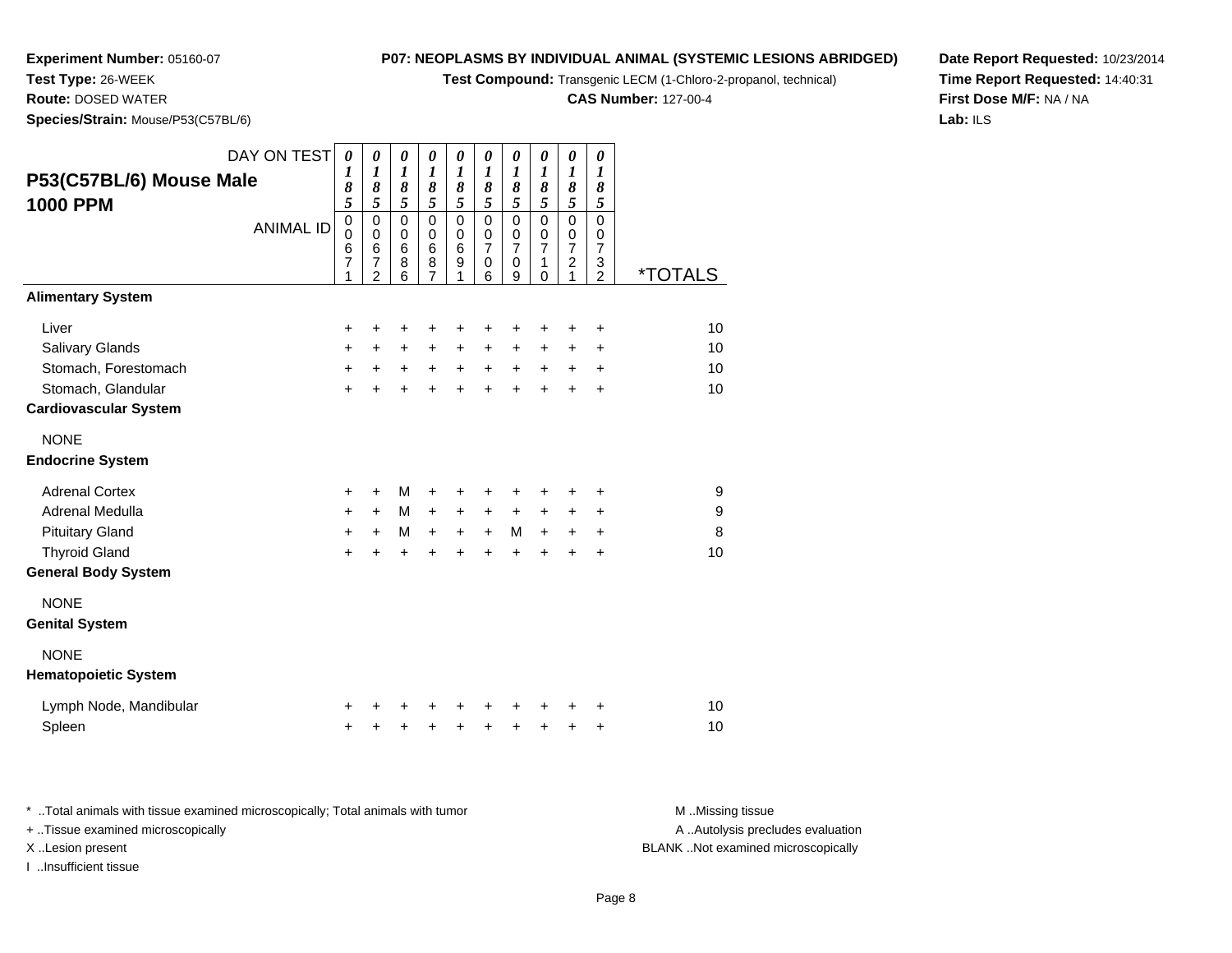**Test Compound:** Transgenic LECM (1-Chloro-2-propanol, technical)

**CAS Number:** 127-00-4

**Date Report Requested:** 10/23/2014**Time Report Requested:** 14:40:31**First Dose M/F:** NA / NA**Lab:** ILS

**Test Type:** 26-WEEK **Route:** DOSED WATER**Species/Strain:** Mouse/P53(C57BL/6)

**Experiment Number:** 05160-07

| P53(C57BL/6) Mouse Male<br><b>1000 PPM</b> | DAY ON TEST<br><b>ANIMAL ID</b> | 0<br>1<br>8<br>5<br>$\mathbf 0$<br>$\overline{0}$<br>$\overline{6}$<br>$\overline{7}$<br>1 | 0<br>1<br>8<br>5<br>0<br>$\mathbf 0$<br>6<br>$\overline{7}$<br>$\overline{2}$ | 0<br>1<br>8<br>$\overline{5}$<br>$\mathsf 0$<br>0<br>6<br>8<br>6 | 0<br>$\boldsymbol{l}$<br>8<br>5<br>$\Omega$<br>0<br>6<br>8<br>7 | 0<br>$\boldsymbol{l}$<br>8<br>5<br>$\mathbf 0$<br>$\mathbf 0$<br>$\,6$<br>$\boldsymbol{9}$<br>1 | 0<br>$\boldsymbol{l}$<br>8<br>5<br>$\mathbf 0$<br>$\pmb{0}$<br>$\overline{7}$<br>0<br>6 | 0<br>$\boldsymbol{l}$<br>8<br>5<br>$\mathbf 0$<br>0<br>$\overline{7}$<br>$\mathbf 0$<br>9 | 0<br>$\boldsymbol{l}$<br>8<br>5<br>$\mathbf 0$<br>$\mathbf 0$<br>$\overline{7}$<br>1<br>0 | $\boldsymbol{\theta}$<br>$\boldsymbol{l}$<br>8<br>5<br>$\mathbf 0$<br>$\pmb{0}$<br>$\overline{7}$<br>$\boldsymbol{2}$<br>1 | 0<br>$\boldsymbol{l}$<br>8<br>$\sqrt{5}$<br>$\mathbf 0$<br>$\pmb{0}$<br>$\overline{7}$<br>$\ensuremath{\mathsf{3}}$<br>$\overline{2}$ | <i><b>*TOTALS</b></i>             |
|--------------------------------------------|---------------------------------|--------------------------------------------------------------------------------------------|-------------------------------------------------------------------------------|------------------------------------------------------------------|-----------------------------------------------------------------|-------------------------------------------------------------------------------------------------|-----------------------------------------------------------------------------------------|-------------------------------------------------------------------------------------------|-------------------------------------------------------------------------------------------|----------------------------------------------------------------------------------------------------------------------------|---------------------------------------------------------------------------------------------------------------------------------------|-----------------------------------|
| Thymus                                     |                                 | $\ddot{}$                                                                                  | $\ddot{}$                                                                     | $\ddot{}$                                                        | ÷                                                               | $\ddot{}$                                                                                       | $\ddot{}$                                                                               | $\ddot{}$                                                                                 | $\ddot{}$                                                                                 | $\ddot{}$                                                                                                                  | $\ddot{}$                                                                                                                             | 10                                |
| <b>Integumentary System</b>                |                                 |                                                                                            |                                                                               |                                                                  |                                                                 |                                                                                                 |                                                                                         |                                                                                           |                                                                                           |                                                                                                                            |                                                                                                                                       |                                   |
| Mammary Gland                              |                                 | $\ddot{}$                                                                                  | М                                                                             | M                                                                | $\ddot{}$                                                       | M                                                                                               | M                                                                                       | M                                                                                         | M                                                                                         | M                                                                                                                          | M                                                                                                                                     | $\overline{2}$                    |
| Skin<br><b>Musculoskeletal System</b>      |                                 | $+$                                                                                        | $\ddot{}$                                                                     | $\ddot{}$                                                        | $\ddot{}$                                                       | $\ddot{}$                                                                                       | $\ddot{}$                                                                               | $\ddot{}$                                                                                 | $\ddot{}$                                                                                 | $\ddot{}$                                                                                                                  | $\ddot{}$                                                                                                                             | 10                                |
| <b>NONE</b><br><b>Nervous System</b>       |                                 |                                                                                            |                                                                               |                                                                  |                                                                 |                                                                                                 |                                                                                         |                                                                                           |                                                                                           |                                                                                                                            |                                                                                                                                       |                                   |
| <b>NONE</b><br><b>Respiratory System</b>   |                                 |                                                                                            |                                                                               |                                                                  |                                                                 |                                                                                                 |                                                                                         |                                                                                           |                                                                                           |                                                                                                                            |                                                                                                                                       |                                   |
| Lung<br><b>Special Senses System</b>       |                                 | $\ddot{}$                                                                                  |                                                                               |                                                                  |                                                                 |                                                                                                 |                                                                                         |                                                                                           |                                                                                           |                                                                                                                            | ٠                                                                                                                                     | 10                                |
| <b>NONE</b><br><b>Urinary System</b>       |                                 |                                                                                            |                                                                               |                                                                  |                                                                 |                                                                                                 |                                                                                         |                                                                                           |                                                                                           |                                                                                                                            |                                                                                                                                       |                                   |
| Kidney<br><b>SYSTEMIC LESIONS</b>          |                                 | +                                                                                          |                                                                               |                                                                  |                                                                 |                                                                                                 |                                                                                         |                                                                                           |                                                                                           |                                                                                                                            | +                                                                                                                                     | 10                                |
| Multiple Organ                             |                                 |                                                                                            |                                                                               |                                                                  |                                                                 |                                                                                                 |                                                                                         |                                                                                           |                                                                                           |                                                                                                                            |                                                                                                                                       | 10<br>***<br>*** END OF MALE DATA |

\* ..Total animals with tissue examined microscopically; Total animals with tumor **M** . Missing tissue M ..Missing tissue

+ ..Tissue examined microscopically

I ..Insufficient tissue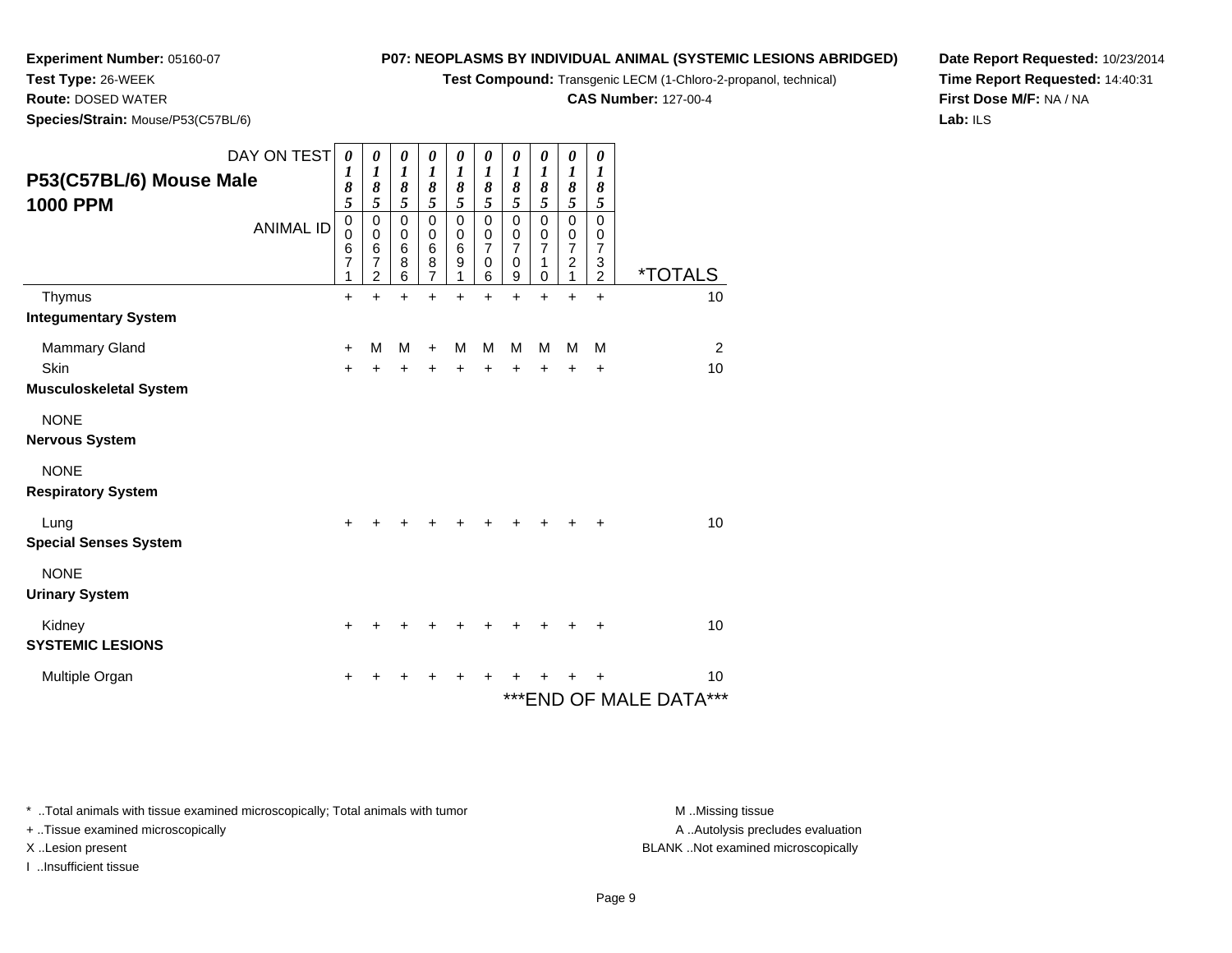**Test Compound:** Transgenic LECM (1-Chloro-2-propanol, technical)

**CAS Number:** 127-00-4

**Date Report Requested:** 10/23/2014**Time Report Requested:** 14:40:31**First Dose M/F:** NA / NA**Lab:** ILS

**Test Type:** 26-WEEK **Route:** DOSED WATER**Species/Strain:** Mouse/P53(C57BL/6)

**Experiment Number:** 05160-07

| DAY ON TEST<br>P53(C57BL/6) Mouse Female<br>0 PPM<br><b>ANIMAL ID</b><br><b>Alimentary System</b> | 0<br>1<br>8<br>$\boldsymbol{\mathfrak{z}}$<br>$\pmb{0}$<br>$\mathbf 0$<br>5<br>8<br>$\mathbf 0$ | 0<br>1<br>8<br>$\boldsymbol{\mathfrak{z}}$<br>$\mathbf 0$<br>$\mathbf 0$<br>5<br>8<br>6 | $\boldsymbol{\theta}$<br>$\boldsymbol{l}$<br>8<br>$\boldsymbol{\beta}$<br>$\pmb{0}$<br>$\mathbf 0$<br>6<br>0<br>4 | $\boldsymbol{\theta}$<br>$\boldsymbol{l}$<br>7<br>$\boldsymbol{\mathfrak{z}}$<br>$\pmb{0}$<br>0<br>6<br>0<br>5 | 0<br>$\boldsymbol{\theta}$<br>7<br>$\pmb{\theta}$<br>0<br>0<br>$\,6$<br>$\frac{2}{5}$ | $\pmb{\theta}$<br>1<br>8<br>$\mathfrak{z}$<br>$\mathbf 0$<br>0<br>6<br>3 | $\boldsymbol{\theta}$<br>$\boldsymbol{l}$<br>8<br>$\mathfrak{z}$<br>$\pmb{0}$<br>$\pmb{0}$<br>$\,6$<br>$\overline{5}$<br>4 | 0<br>$\boldsymbol{l}$<br>8<br>$\mathfrak{z}$<br>$\mathsf 0$<br>$\mathbf 0$<br>6<br>$\overline{5}$<br>6 | $\boldsymbol{\theta}$<br>$\boldsymbol{l}$<br>8<br>$\mathfrak{z}$<br>$\mathsf 0$<br>0<br>$\,6$<br>$\overline{5}$<br>$\overline{7}$ | $\boldsymbol{\theta}$<br>$\boldsymbol{l}$<br>8<br>$\boldsymbol{\beta}$<br>$\pmb{0}$<br>0<br>6<br>5<br>9 | <i><b>*TOTALS</b></i> |
|---------------------------------------------------------------------------------------------------|-------------------------------------------------------------------------------------------------|-----------------------------------------------------------------------------------------|-------------------------------------------------------------------------------------------------------------------|----------------------------------------------------------------------------------------------------------------|---------------------------------------------------------------------------------------|--------------------------------------------------------------------------|----------------------------------------------------------------------------------------------------------------------------|--------------------------------------------------------------------------------------------------------|-----------------------------------------------------------------------------------------------------------------------------------|---------------------------------------------------------------------------------------------------------|-----------------------|
|                                                                                                   |                                                                                                 |                                                                                         |                                                                                                                   |                                                                                                                |                                                                                       |                                                                          |                                                                                                                            |                                                                                                        |                                                                                                                                   |                                                                                                         |                       |
| Liver                                                                                             | $\ddot{}$                                                                                       | +                                                                                       | +                                                                                                                 |                                                                                                                |                                                                                       | +                                                                        | +                                                                                                                          | +                                                                                                      | +                                                                                                                                 | +                                                                                                       | 8                     |
| Salivary Glands                                                                                   | $\ddot{}$                                                                                       | $\ddot{}$                                                                               | $\ddot{}$                                                                                                         |                                                                                                                |                                                                                       | $\ddot{}$                                                                | $+$                                                                                                                        | $\ddot{}$                                                                                              | $\ddot{}$                                                                                                                         | +                                                                                                       | 8                     |
| Stomach, Forestomach                                                                              | $\ddot{}$                                                                                       | $\ddot{}$                                                                               | $\ddot{}$                                                                                                         |                                                                                                                |                                                                                       | $+$                                                                      | $+$                                                                                                                        | $+$                                                                                                    | $+$                                                                                                                               | $\ddot{}$                                                                                               | 8                     |
| Stomach, Glandular                                                                                | $\ddot{}$                                                                                       | $\ddot{}$                                                                               | $\ddot{}$                                                                                                         |                                                                                                                |                                                                                       | $\ddot{}$                                                                | $\ddot{}$                                                                                                                  | $\ddot{}$                                                                                              | $\ddot{}$                                                                                                                         | $\ddot{}$                                                                                               | 8                     |
| <b>Cardiovascular System</b>                                                                      |                                                                                                 |                                                                                         |                                                                                                                   |                                                                                                                |                                                                                       |                                                                          |                                                                                                                            |                                                                                                        |                                                                                                                                   |                                                                                                         |                       |
| <b>NONE</b><br><b>Endocrine System</b>                                                            |                                                                                                 |                                                                                         |                                                                                                                   |                                                                                                                |                                                                                       |                                                                          |                                                                                                                            |                                                                                                        |                                                                                                                                   |                                                                                                         |                       |
| <b>Adrenal Cortex</b>                                                                             | +                                                                                               | +                                                                                       | +                                                                                                                 |                                                                                                                |                                                                                       | +                                                                        |                                                                                                                            |                                                                                                        | +                                                                                                                                 | +                                                                                                       | 8                     |
| Adrenal Medulla                                                                                   | $\pm$                                                                                           | $\pm$                                                                                   | $\ddot{}$                                                                                                         |                                                                                                                |                                                                                       | $\ddot{}$                                                                | $+$                                                                                                                        | $+$                                                                                                    | $\ddot{}$                                                                                                                         | +                                                                                                       | 8                     |
| <b>Pituitary Gland</b>                                                                            | $+$                                                                                             | м                                                                                       | $\ddot{}$                                                                                                         |                                                                                                                |                                                                                       | $\ddot{}$                                                                | $+$                                                                                                                        | $+$                                                                                                    | $+$                                                                                                                               | $\ddot{}$                                                                                               | $\overline{7}$        |
| <b>Thyroid Gland</b>                                                                              | $+$                                                                                             | $\ddot{}$                                                                               | $\ddot{}$                                                                                                         |                                                                                                                |                                                                                       | $\ddot{}$                                                                | $\ddot{}$                                                                                                                  | $\ddot{}$                                                                                              | $\ddot{}$                                                                                                                         | $\ddot{}$                                                                                               | 8                     |
| <b>General Body System</b>                                                                        |                                                                                                 |                                                                                         |                                                                                                                   |                                                                                                                |                                                                                       |                                                                          |                                                                                                                            |                                                                                                        |                                                                                                                                   |                                                                                                         |                       |
| <b>NONE</b><br><b>Genital System</b>                                                              |                                                                                                 |                                                                                         |                                                                                                                   |                                                                                                                |                                                                                       |                                                                          |                                                                                                                            |                                                                                                        |                                                                                                                                   |                                                                                                         |                       |
| <b>Uterus</b><br><b>Hematopoietic System</b>                                                      | $\ddot{}$                                                                                       |                                                                                         |                                                                                                                   |                                                                                                                |                                                                                       |                                                                          |                                                                                                                            |                                                                                                        |                                                                                                                                   |                                                                                                         | 1                     |
| Lymph Node, Mandibular                                                                            |                                                                                                 |                                                                                         | +                                                                                                                 |                                                                                                                |                                                                                       | +                                                                        |                                                                                                                            |                                                                                                        |                                                                                                                                   | +                                                                                                       | 8                     |
| Spleen                                                                                            | +                                                                                               | +                                                                                       | +                                                                                                                 |                                                                                                                |                                                                                       | +                                                                        | +                                                                                                                          | +                                                                                                      | +                                                                                                                                 | +                                                                                                       | 8                     |

\* ..Total animals with tissue examined microscopically; Total animals with tumor **M** . Missing tissue M ..Missing tissue + ..Tissue examined microscopically

I ..Insufficient tissue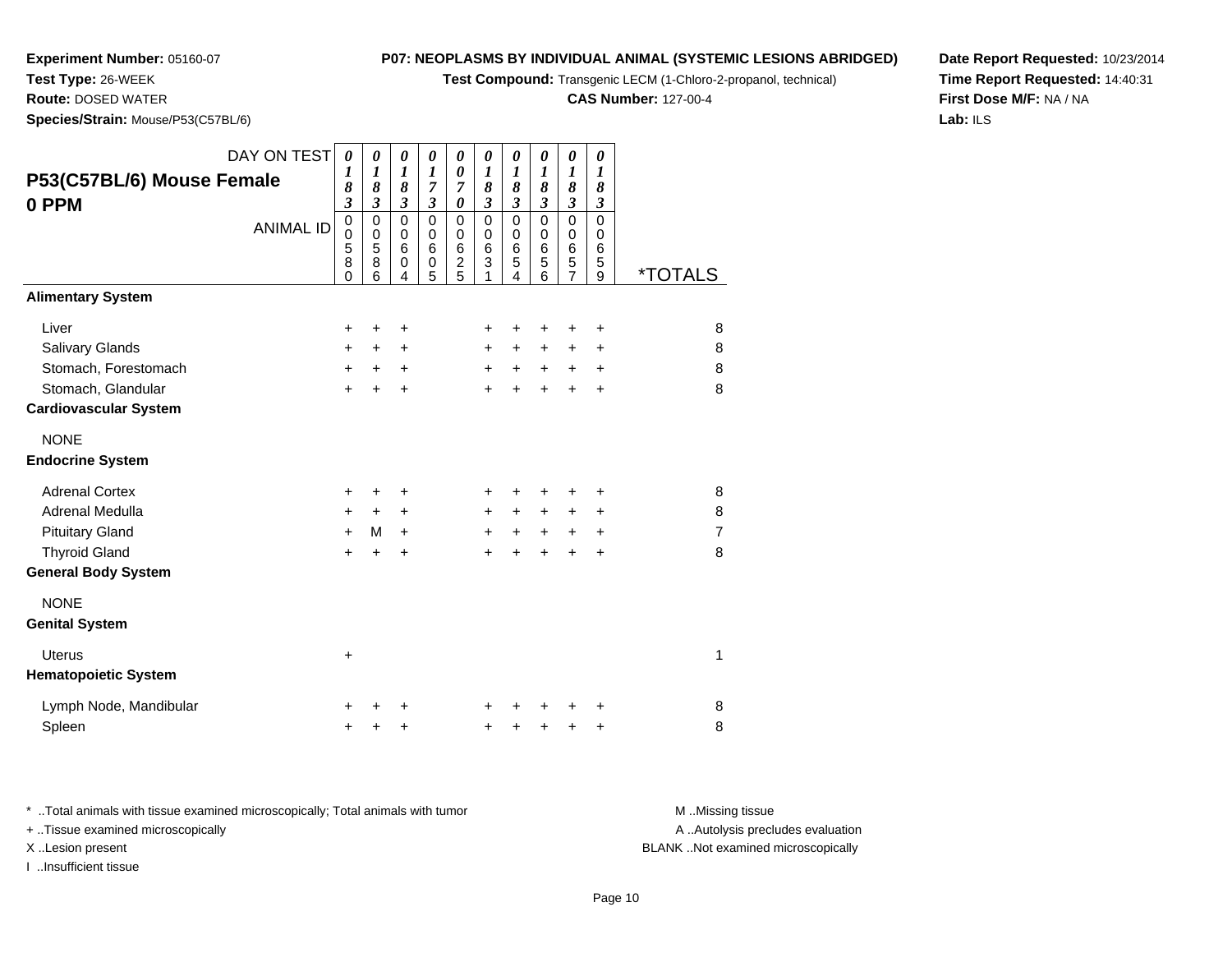**Test Compound:** Transgenic LECM (1-Chloro-2-propanol, technical)

**CAS Number:** 127-00-4

**Date Report Requested:** 10/23/2014**Time Report Requested:** 14:40:31**First Dose M/F:** NA / NA**Lab:** ILS

**Species/Strain:** Mouse/P53(C57BL/6)

**Experiment Number:** 05160-07

**Test Type:** 26-WEEK**Route:** DOSED WATER

| DAY ON TEST                   | $\boldsymbol{\theta}$   | 0                     | 0                    | 0                                  | 0                        | 0                      | 0                     | 0                     | 0                  | 0                |                       |
|-------------------------------|-------------------------|-----------------------|----------------------|------------------------------------|--------------------------|------------------------|-----------------------|-----------------------|--------------------|------------------|-----------------------|
| P53(C57BL/6) Mouse Female     | 1<br>8                  | $\boldsymbol{l}$<br>8 | 1<br>8               | $\boldsymbol{l}$<br>$\overline{7}$ | 0<br>$\overline{7}$      | $\boldsymbol{l}$<br>8  | $\boldsymbol{l}$<br>8 | $\boldsymbol{l}$<br>8 | 1<br>8             | 1<br>8           |                       |
| 0 PPM                         | $\overline{\mathbf{3}}$ | $\mathfrak{z}$        | $\mathfrak{z}$       | $\mathfrak{z}$                     | $\pmb{\theta}$           | $\boldsymbol{\beta}$   | $\mathfrak{z}$        | $\mathfrak{z}$        | $\mathfrak{z}$     | $\mathfrak{z}$   |                       |
| <b>ANIMAL ID</b>              | $\pmb{0}$               | $\pmb{0}$             | $\mathbf 0$          | $\mathbf 0$                        | $\mathbf 0$              | $\mathbf 0$            | $\mathbf 0$           | $\mathbf 0$           | $\mathbf 0$        | $\mathbf 0$      |                       |
|                               | $\pmb{0}$<br>5          | $\mathbf 0$<br>5      | $\mathbf 0$<br>$\,6$ | $\mathbf 0$<br>$6\phantom{1}6$     | $\pmb{0}$<br>$\,$ 6 $\,$ | $\mathbf 0$<br>$\,6\,$ | $\pmb{0}$             | $\,0\,$<br>$\,6$      | $\pmb{0}$<br>$\,6$ | 0<br>$\,6$       |                       |
|                               | $\overline{8}$          | 8                     | 0                    | $\pmb{0}$                          | $\overline{c}$           | $\sqrt{3}$             | $\frac{6}{5}$         | $\overline{5}$        | $\mathbf 5$        | 5                |                       |
|                               | $\mathbf 0$             | 6                     | 4                    | 5                                  | 5                        | 1                      | 4                     | 6                     | $\overline{7}$     | $\boldsymbol{9}$ | <i><b>*TOTALS</b></i> |
| Thymus                        | $+$                     | $\ddot{}$             | $\ddot{}$            |                                    |                          | $\ddot{}$              | $\ddot{}$             | $\ddot{}$             | $\ddot{}$          | $\ddot{}$        | 8                     |
| <b>Integumentary System</b>   |                         |                       |                      |                                    |                          |                        |                       |                       |                    |                  |                       |
| Mammary Gland                 | +                       | ٠                     | +                    |                                    |                          | +                      | +                     | +                     | ٠                  | +                | 8                     |
| <b>Skin</b>                   | $+$                     | $\ddot{}$             | +                    |                                    |                          | $\ddot{}$              |                       | $\pm$                 |                    | +                | 8                     |
| <b>Musculoskeletal System</b> |                         |                       |                      |                                    |                          |                        |                       |                       |                    |                  |                       |
| <b>NONE</b>                   |                         |                       |                      |                                    |                          |                        |                       |                       |                    |                  |                       |
| <b>Nervous System</b>         |                         |                       |                      |                                    |                          |                        |                       |                       |                    |                  |                       |
| <b>NONE</b>                   |                         |                       |                      |                                    |                          |                        |                       |                       |                    |                  |                       |
| <b>Respiratory System</b>     |                         |                       |                      |                                    |                          |                        |                       |                       |                    |                  |                       |
| Lung                          | $\ddot{}$               |                       | +                    |                                    |                          | +                      |                       | $+$                   |                    | +                | 8                     |
| <b>Special Senses System</b>  |                         |                       |                      |                                    |                          |                        |                       |                       |                    |                  |                       |
| <b>NONE</b>                   |                         |                       |                      |                                    |                          |                        |                       |                       |                    |                  |                       |
| <b>Urinary System</b>         |                         |                       |                      |                                    |                          |                        |                       |                       |                    |                  |                       |
| Kidney                        | $\ddot{}$               |                       | +                    |                                    |                          | +                      |                       | ÷                     | ٠                  | +                | 8                     |
| <b>SYSTEMIC LESIONS</b>       |                         |                       |                      |                                    |                          |                        |                       |                       |                    |                  |                       |
| Multiple Organ                | +                       |                       |                      |                                    |                          | +                      |                       |                       |                    |                  | 8                     |

\* ..Total animals with tissue examined microscopically; Total animals with tumor **M** . Missing tissue M ..Missing tissue

+ ..Tissue examined microscopically

I ..Insufficient tissue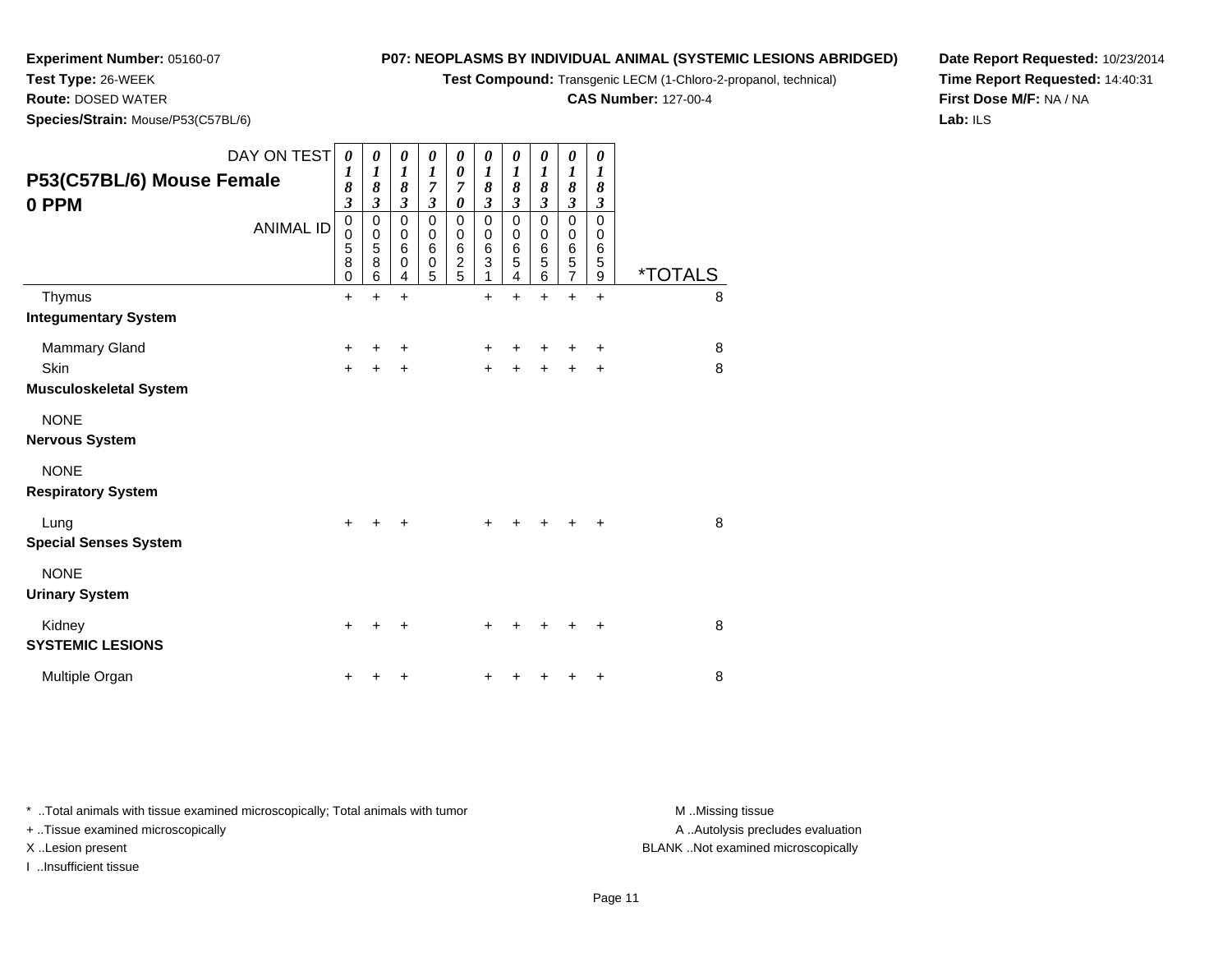| Experiment Number: 05160-07        |
|------------------------------------|
| Test Type: 26-WEEK                 |
| <b>Route: DOSED WATER</b>          |
| Species/Strain: Mouse/P53(C57BL/6) |

**Test Compound:** Transgenic LECM (1-Chloro-2-propanol, technical)

**CAS Number:** 127-00-4

**Date Report Requested:** 10/23/2014**Time Report Requested:** 14:40:31**First Dose M/F:** NA / NA**Lab:** ILS

DAY ON TEST

# **P53(C57BL/6) Mouse Female250 PPM**

ANIMAL ID

\*TOTALS

**Alimentary System**

NONE

**Cardiovascular System**

NONE

**Endocrine System**

NONE

**General Body System**

NONE

**Genital System**

NONE

**Hematopoietic System**

NONE

**Integumentary System**

NONE

**Musculoskeletal System**

NONE

**Nervous System**

NONE

\* ..Total animals with tissue examined microscopically; Total animals with tumor **M** ..Missing tissue M ..Missing tissue

+ ..Tissue examined microscopically

I ..Insufficient tissue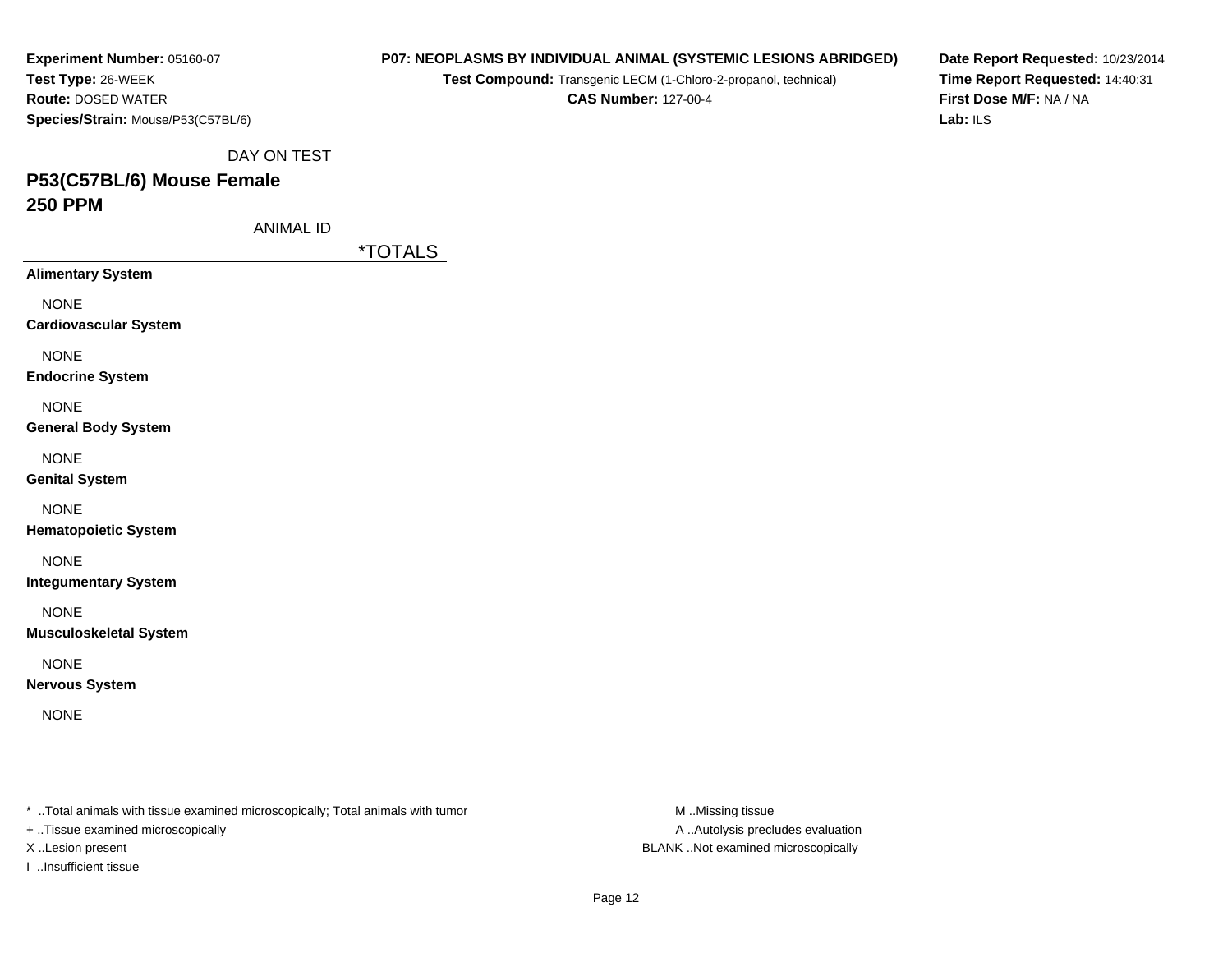| Experiment Number: 05160-07        |
|------------------------------------|
| Test Type: 26-WEEK                 |
| <b>Route: DOSED WATER</b>          |
| Species/Strain: Mouse/P53(C57BL/6) |

**Test Compound:** Transgenic LECM (1-Chloro-2-propanol, technical)

**CAS Number:** 127-00-4

**Date Report Requested:** 10/23/2014**Time Report Requested:** 14:40:31**First Dose M/F:** NA / NA**Lab:** ILS

DAY ON TEST

## **P53(C57BL/6) Mouse Female250 PPM**

ANIMAL ID

\*TOTALS

**Respiratory System**

NONE

**Special Senses System**

NONE

**Urinary System**

NONE

#### **SYSTEMIC LESIONS**

Multiple Organ

 $\mathbf n$  0

\* ..Total animals with tissue examined microscopically; Total animals with tumor **M** ...Missing tissue M ...Missing tissue

+ ..Tissue examined microscopically

I ..Insufficient tissue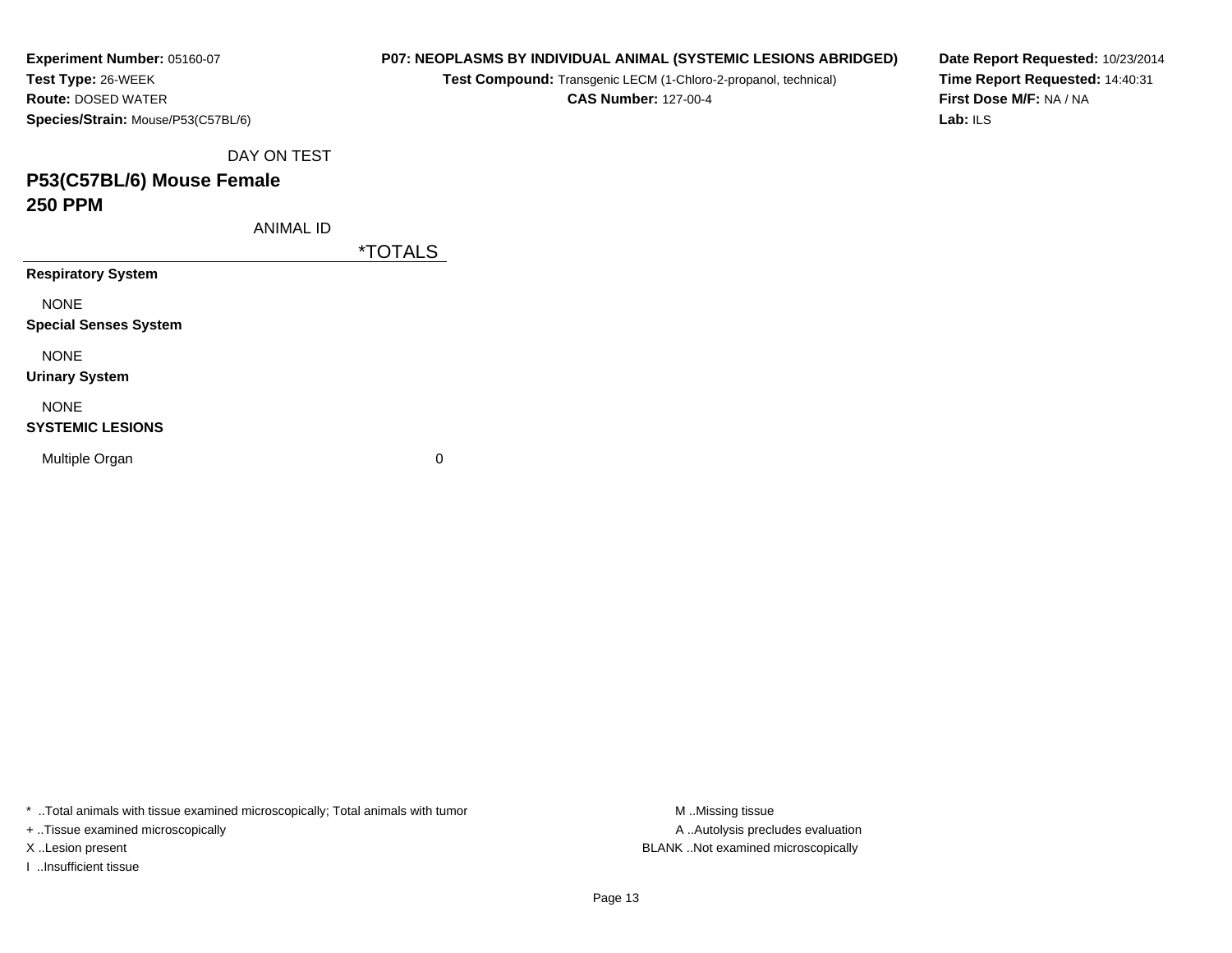| Experiment Number: 05160-07        |
|------------------------------------|
| Test Type: 26-WEEK                 |
| <b>Route: DOSED WATER</b>          |
| Species/Strain: Mouse/P53(C57BL/6) |

**Test Compound:** Transgenic LECM (1-Chloro-2-propanol, technical)

**CAS Number:** 127-00-4

**Date Report Requested:** 10/23/2014**Time Report Requested:** 14:40:31**First Dose M/F:** NA / NA**Lab:** ILS

DAY ON TEST

# **P53(C57BL/6) Mouse Female500 PPM**

ANIMAL ID

\*TOTALS

**Alimentary System**

NONE

**Cardiovascular System**

NONE

**Endocrine System**

NONE

**General Body System**

NONE

**Genital System**

NONE

**Hematopoietic System**

NONE

**Integumentary System**

NONE

**Musculoskeletal System**

NONE

**Nervous System**

NONE

\* ..Total animals with tissue examined microscopically; Total animals with tumor **M** ..Missing tissue M ..Missing tissue

+ ..Tissue examined microscopically

I ..Insufficient tissue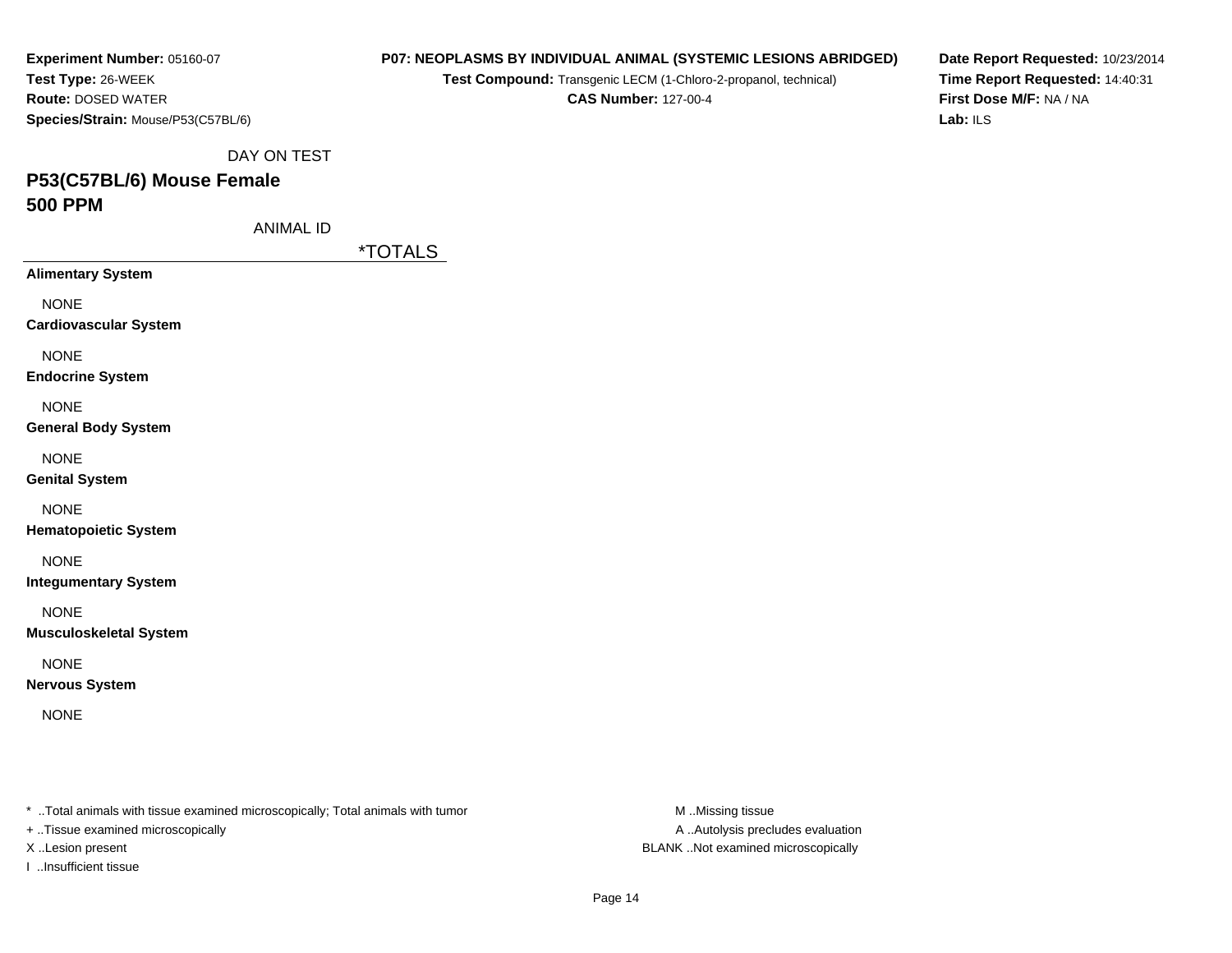| Experiment Number: 05160-07        |
|------------------------------------|
| Test Type: 26-WEEK                 |
| <b>Route:</b> DOSED WATER          |
| Species/Strain: Mouse/P53(C57BL/6) |

**Test Compound:** Transgenic LECM (1-Chloro-2-propanol, technical)

**CAS Number:** 127-00-4

**Date Report Requested:** 10/23/2014**Time Report Requested:** 14:40:31**First Dose M/F:** NA / NA**Lab:** ILS

DAY ON TEST

## **P53(C57BL/6) Mouse Female500 PPM**

ANIMAL ID

\*TOTALS

**Respiratory System**

NONE

**Special Senses System**

NONE

**Urinary System**

NONE

#### **SYSTEMIC LESIONS**

Multiple Organ

 $\mathbf n$  0

\* ..Total animals with tissue examined microscopically; Total animals with tumor **M** ...Missing tissue M ...Missing tissue

+ ..Tissue examined microscopically

I ..Insufficient tissue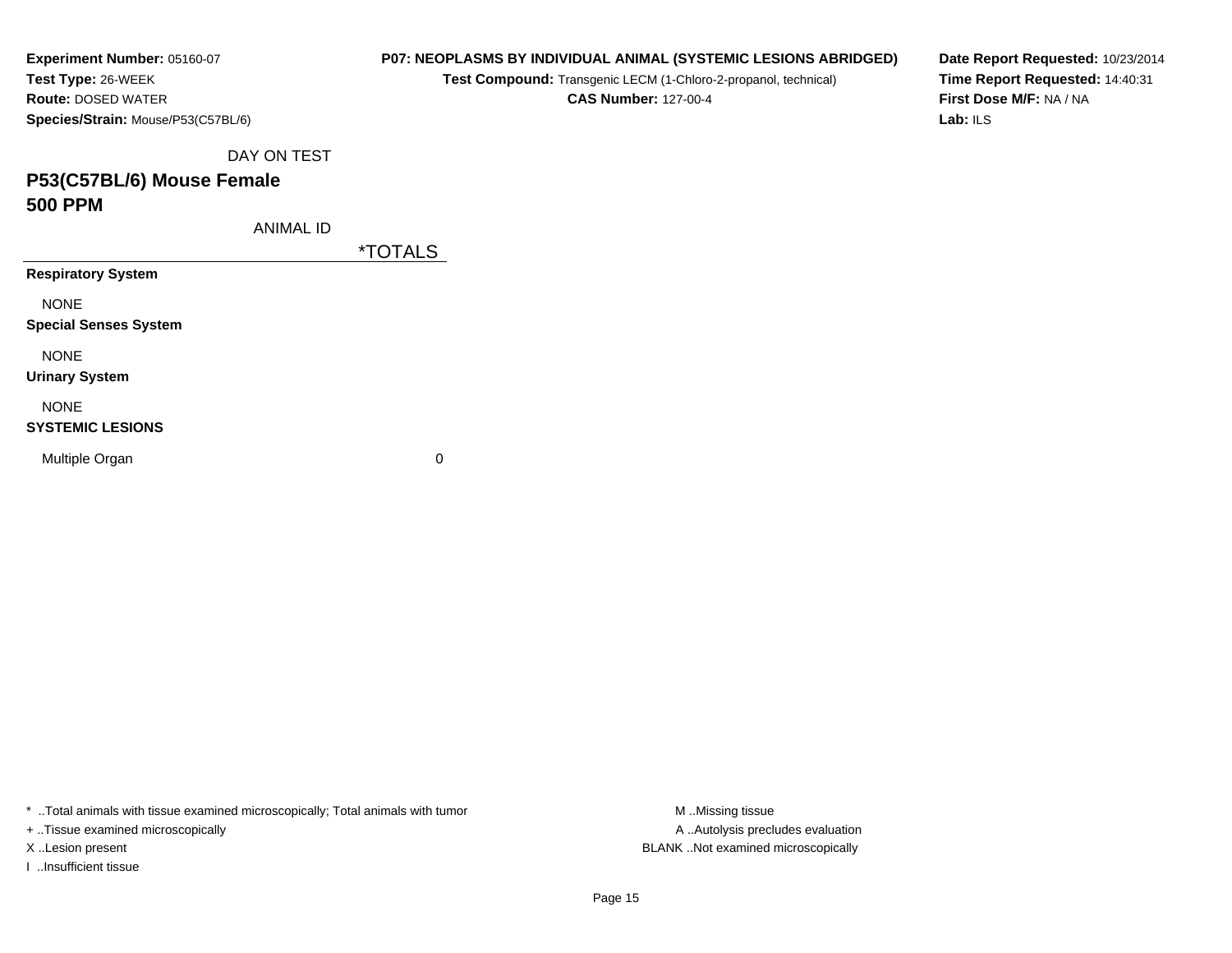**Test Compound:** Transgenic LECM (1-Chloro-2-propanol, technical)

**CAS Number:** 127-00-4

**Date Report Requested:** 10/23/2014**Time Report Requested:** 14:40:31**First Dose M/F:** NA / NA**Lab:** ILS

**Test Type:** 26-WEEK **Route:** DOSED WATER**Species/Strain:** Mouse/P53(C57BL/6)

**Experiment Number:** 05160-07

| P53(C57BL/6) Mouse Female<br><b>1000 PPM</b>       | DAY ON TEST<br><b>ANIMAL ID</b> | $\boldsymbol{\theta}$<br>1<br>8<br>$\mathfrak{z}$<br>$\mathbf 0$<br>$\mathbf 0$<br>5<br>9<br>$\Omega$ | 0<br>$\boldsymbol{\mathcal{I}}$<br>8<br>$\mathfrak{z}$<br>$\mathbf 0$<br>$\mathbf 0$<br>$\overline{5}$<br>9<br>6 | 0<br>$\boldsymbol{l}$<br>8<br>$\boldsymbol{4}$<br>$\pmb{0}$<br>$\mathbf 0$<br>$6\phantom{1}6$<br>1<br>3 | 0<br>1<br>8<br>$\overline{\boldsymbol{4}}$<br>0<br>$\pmb{0}$<br>6<br>1<br>8 | 0<br>$\boldsymbol{l}$<br>8<br>$\overline{\mathbf{4}}$<br>0<br>$\pmb{0}$<br>6<br>3<br>7 | 0<br>1<br>8<br>$\overline{\boldsymbol{4}}$<br>$\mathbf 0$<br>$\mathbf 0$<br>6<br>$\overline{4}$<br>3 | 0<br>1<br>8<br>$\overline{\boldsymbol{4}}$<br>0<br>$\pmb{0}$<br>$6\phantom{1}6$<br>5<br>$\Omega$ | 0<br>1<br>8<br>$\overline{4}$<br>$\mathbf 0$<br>$\mathbf 0$<br>$\,6$<br>5<br>1 | 0<br>$\boldsymbol{l}$<br>8<br>$\overline{4}$<br>$\mathbf 0$<br>$\pmb{0}$<br>$\,6$<br>5<br>$\overline{2}$ | 0<br>$\boldsymbol{l}$<br>8<br>$\boldsymbol{4}$<br>0<br>$\pmb{0}$<br>6<br>6<br>$\Omega$ | <i><b>*TOTALS</b></i> |
|----------------------------------------------------|---------------------------------|-------------------------------------------------------------------------------------------------------|------------------------------------------------------------------------------------------------------------------|---------------------------------------------------------------------------------------------------------|-----------------------------------------------------------------------------|----------------------------------------------------------------------------------------|------------------------------------------------------------------------------------------------------|--------------------------------------------------------------------------------------------------|--------------------------------------------------------------------------------|----------------------------------------------------------------------------------------------------------|----------------------------------------------------------------------------------------|-----------------------|
| <b>Alimentary System</b>                           |                                 |                                                                                                       |                                                                                                                  |                                                                                                         |                                                                             |                                                                                        |                                                                                                      |                                                                                                  |                                                                                |                                                                                                          |                                                                                        |                       |
| Liver<br><b>Salivary Glands</b>                    |                                 | $\ddot{}$<br>+                                                                                        | +<br>$\ddot{}$                                                                                                   | $\ddot{}$<br>$\pm$                                                                                      | +<br>$\ddot{}$                                                              | +<br>+                                                                                 | ÷<br>$\ddot{}$                                                                                       | +<br>$\ddot{}$                                                                                   | +<br>$\ddot{}$                                                                 | +<br>$\ddot{}$                                                                                           | $\ddot{}$<br>$\ddot{}$                                                                 | 10<br>10              |
| Stomach, Forestomach                               |                                 | $\ddot{}$                                                                                             | $\ddot{}$                                                                                                        | $\ddot{}$                                                                                               | $+$                                                                         | $+$                                                                                    | $\ddot{}$                                                                                            | $+$                                                                                              | $+$                                                                            | $\ddot{}$                                                                                                | +                                                                                      | 10                    |
| Stomach, Glandular<br><b>Cardiovascular System</b> |                                 | $\ddot{}$                                                                                             | $\ddot{}$                                                                                                        | $\ddot{}$                                                                                               | $\ddot{}$                                                                   | $\ddot{}$                                                                              | $\ddot{}$                                                                                            | $\ddot{}$                                                                                        | $\ddot{}$                                                                      | $\ddot{}$                                                                                                | $\ddot{}$                                                                              | 10                    |
| <b>NONE</b><br><b>Endocrine System</b>             |                                 |                                                                                                       |                                                                                                                  |                                                                                                         |                                                                             |                                                                                        |                                                                                                      |                                                                                                  |                                                                                |                                                                                                          |                                                                                        |                       |
| <b>Adrenal Cortex</b>                              |                                 | +                                                                                                     | +                                                                                                                | ٠                                                                                                       |                                                                             | +                                                                                      |                                                                                                      |                                                                                                  | ٠                                                                              | ٠                                                                                                        | +                                                                                      | 10                    |
| Adrenal Medulla                                    |                                 | $\ddot{}$                                                                                             | $\ddot{}$                                                                                                        | $\ddot{}$                                                                                               | $+$                                                                         | $\ddot{}$                                                                              | $\ddot{}$                                                                                            | $\ddot{}$                                                                                        | $\ddot{}$                                                                      | +                                                                                                        | +                                                                                      | 10                    |
| <b>Pituitary Gland</b>                             |                                 | $\ddot{}$                                                                                             | $\ddot{}$                                                                                                        | $\ddot{}$                                                                                               | $\ddot{}$                                                                   | $+$                                                                                    | $\ddot{}$                                                                                            | $\ddot{}$                                                                                        | $\ddot{}$                                                                      | $\ddot{}$                                                                                                | $\ddot{}$                                                                              | 10                    |
| <b>Thyroid Gland</b>                               |                                 | $\ddot{}$                                                                                             | $\ddot{}$                                                                                                        | $\ddot{}$                                                                                               | $\ddot{}$                                                                   | $\ddot{}$                                                                              | $\ddot{}$                                                                                            | $\ddot{}$                                                                                        | $\ddot{}$                                                                      | +                                                                                                        | +                                                                                      | 10                    |
| <b>General Body System</b>                         |                                 |                                                                                                       |                                                                                                                  |                                                                                                         |                                                                             |                                                                                        |                                                                                                      |                                                                                                  |                                                                                |                                                                                                          |                                                                                        |                       |
| <b>NONE</b><br><b>Genital System</b>               |                                 |                                                                                                       |                                                                                                                  |                                                                                                         |                                                                             |                                                                                        |                                                                                                      |                                                                                                  |                                                                                |                                                                                                          |                                                                                        |                       |
| <b>Uterus</b><br><b>Hematopoietic System</b>       |                                 |                                                                                                       |                                                                                                                  |                                                                                                         |                                                                             |                                                                                        |                                                                                                      | $\ddot{}$                                                                                        |                                                                                |                                                                                                          |                                                                                        | 1                     |
| Lymph Node, Mandibular                             |                                 | ٠                                                                                                     |                                                                                                                  |                                                                                                         |                                                                             |                                                                                        | ٠                                                                                                    | M                                                                                                | M                                                                              | +                                                                                                        | +                                                                                      | 8                     |
| Spleen                                             |                                 | +                                                                                                     | +                                                                                                                | +                                                                                                       | +                                                                           | +                                                                                      | +                                                                                                    | +                                                                                                | +                                                                              | +                                                                                                        | +                                                                                      | 10                    |

\* ..Total animals with tissue examined microscopically; Total animals with tumor **M** . Missing tissue M ..Missing tissue A ..Autolysis precludes evaluation + ..Tissue examined microscopically X ..Lesion present BLANK ..Not examined microscopicallyI ..Insufficient tissue